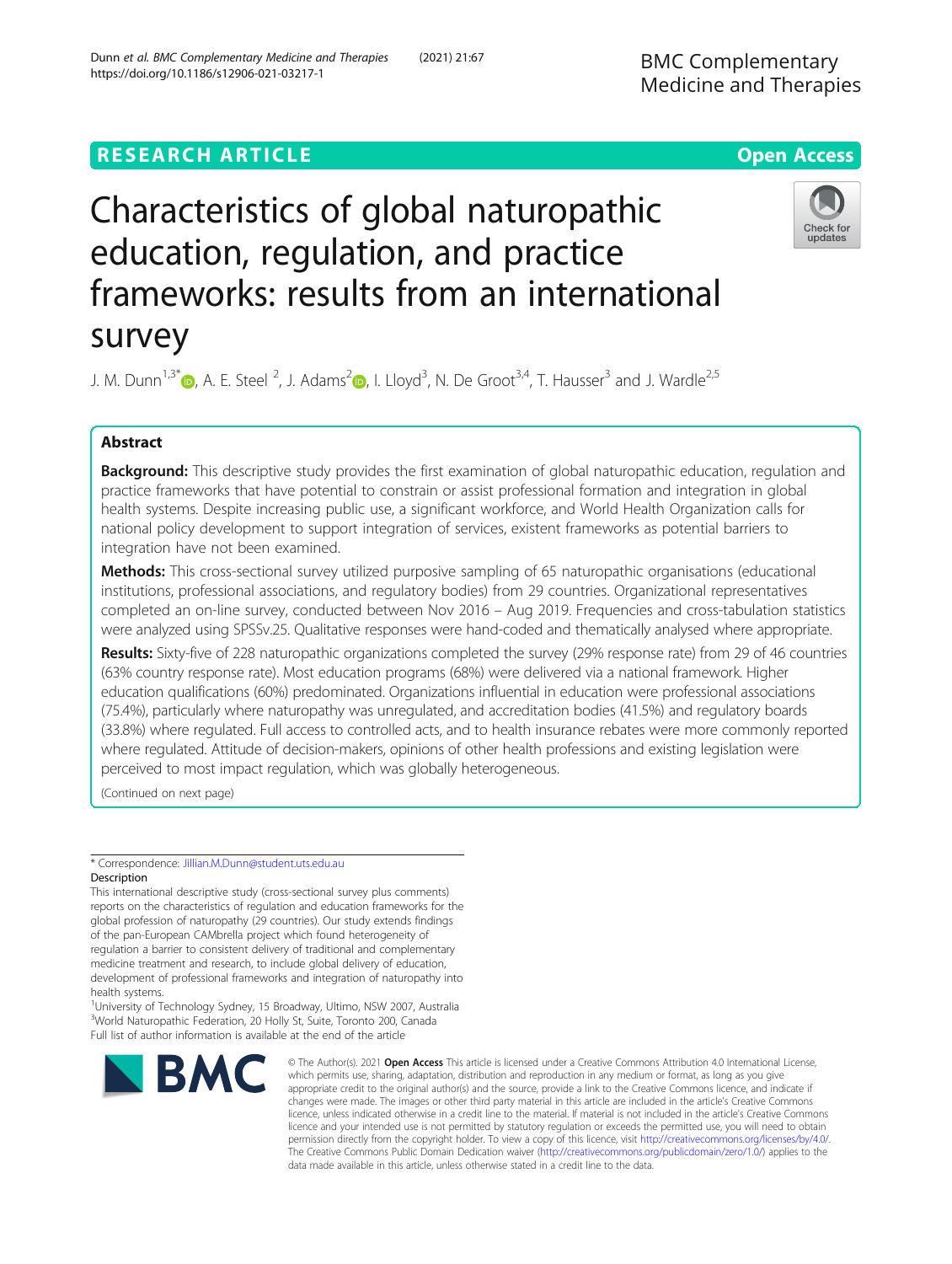#### (Continued from previous page)

**Conclusion:** Education and regulation of the naturopathic profession has significant heterogeneity, even in the face of global calls for consistent regulation that recognizes naturopathy as a medical system. Standards are highest and consistency more apparent in countries with regulatory frameworks.

**Keywords:** Complementary medicine, Education, Naturopathy, Regulation

## Background

Naturopathy is a philosophically-defined, distinct system of traditional and complementary medicine (T&CM), rooted in traditional European and North American practices and recognized by the World Health Organization (WHO) [\[1](#page-18-0)]. Naturopaths are not defined by their therapeutic tools, but provide primary contact care in accordance with underlying principles: first do no harm (primum non nocere); healing power of nature (vis medicatrix naturae); treat the cause (tolle causam); treat the whole person (Tolle totum); doctor as teacher (docere); disease prevention and health promotion; wellness [\[2](#page-18-0)].

Consumers globally are increasingly consulting naturopathic practitioners to enhance well-being, for common health complaints, and serious chronic conditions [\[3](#page-18-0)], with exponential growth in use and expenditure over the past 25 years [\[4](#page-18-0), [5\]](#page-18-0). The recent Australian prevalence rate for naturopathic consultations was 6.2% [[6\]](#page-18-0), and in Switzerland, the consultation prevalence rate was similar 7.7% (7.2–8.2), with use markedly increasing when patients had access to health insurance rebates [\[7](#page-18-0)].

Naturopaths constitute an appreciable part of the health care sector [\[8](#page-18-0)], and are globally regulated as naturopathic technicians, licensed naturopaths and naturopathic doctors (ND) [\[9\]](#page-18-0). The World Naturopathic Federation (WNF) estimates 75,000–100,000 naturopathic practitioners practice in 81 countries, with over 90 educational institutions providing naturopathic training [[10\]](#page-18-0), and 20 naturopathic research institutions globally [[11\]](#page-18-0).

Naturopathic education and regulation have been examined primarily in single country studies. These studies have examined the challenges of implementing accreditation and regulation [[12](#page-18-0)], descriptive studies of accreditation standards and training competencies [[13](#page-18-0), [14](#page-18-0)], descriptive studies on the scope of naturopathic regulation in individual countries [[15](#page-18-0)–[17](#page-18-0)] and comparison of regulation between one country and another [[18,](#page-18-0) [19\]](#page-18-0) as well as comparisons between naturopathic regulation and regulation of other professions in single countries [[20\]](#page-18-0). There have also been studies of the various limitations of existing regulatory models in South Africa [[21](#page-18-0)] and Australia [[22\]](#page-18-0), as well as examination of the impact of disharmonious regulation across the European Union [[23,](#page-18-0) [24\]](#page-18-0).

Despite increasing public use, a significant naturopathic workforce, and calls by the WHO for national policy development for integration of services, existent frameworks as potential barriers to integration have not been examined at an international level. In response to this significant research gap, this paper reports findings from a first global examination of regulation, education, and practice frameworks that may impact naturopathic professional formation and integration into health care systems.

## Methods

## Study design

This descriptive study reports results from analysis of a cross-sectional survey of 65 naturopathic organizations (including naturopathic educational institutions, professional associations, and regulatory bodies) from 29 countries and is the initial phase of a larger project examining education and regulation of the global naturopathic profession. The survey instrument was developed in conjunction with members of the WNF Professional Mapping Committee.

#### Setting

Participants completed an online survey, in the English language, through the SurveyGizmo platform. Recruitment and data collection occurred between November 2016 and August 2019 and collection dates can be viewed in Supplementary File [2](#page-17-0). An extended survey timeframe was necessary as new organizations emerged.

#### **Participants**

Global naturopathic organizations were recruited using purposive sampling with 228 organizations from 46 countries invited to participate. Naturopathic organizations were identified by WNF and complemented by additional internet searches. Organizational leaders were invited by email to participate in this survey where the organization was primarily focused on naturopathy, met WHO training guidelines (educational institutions), or provided or accepted highest national education standards, as identified by WNF. A formal invitation and research information sheet was provided with link to the survey. Participants provided consent by pre-reading the research information sheet before starting the survey. The survey took approximately 60 min to complete. A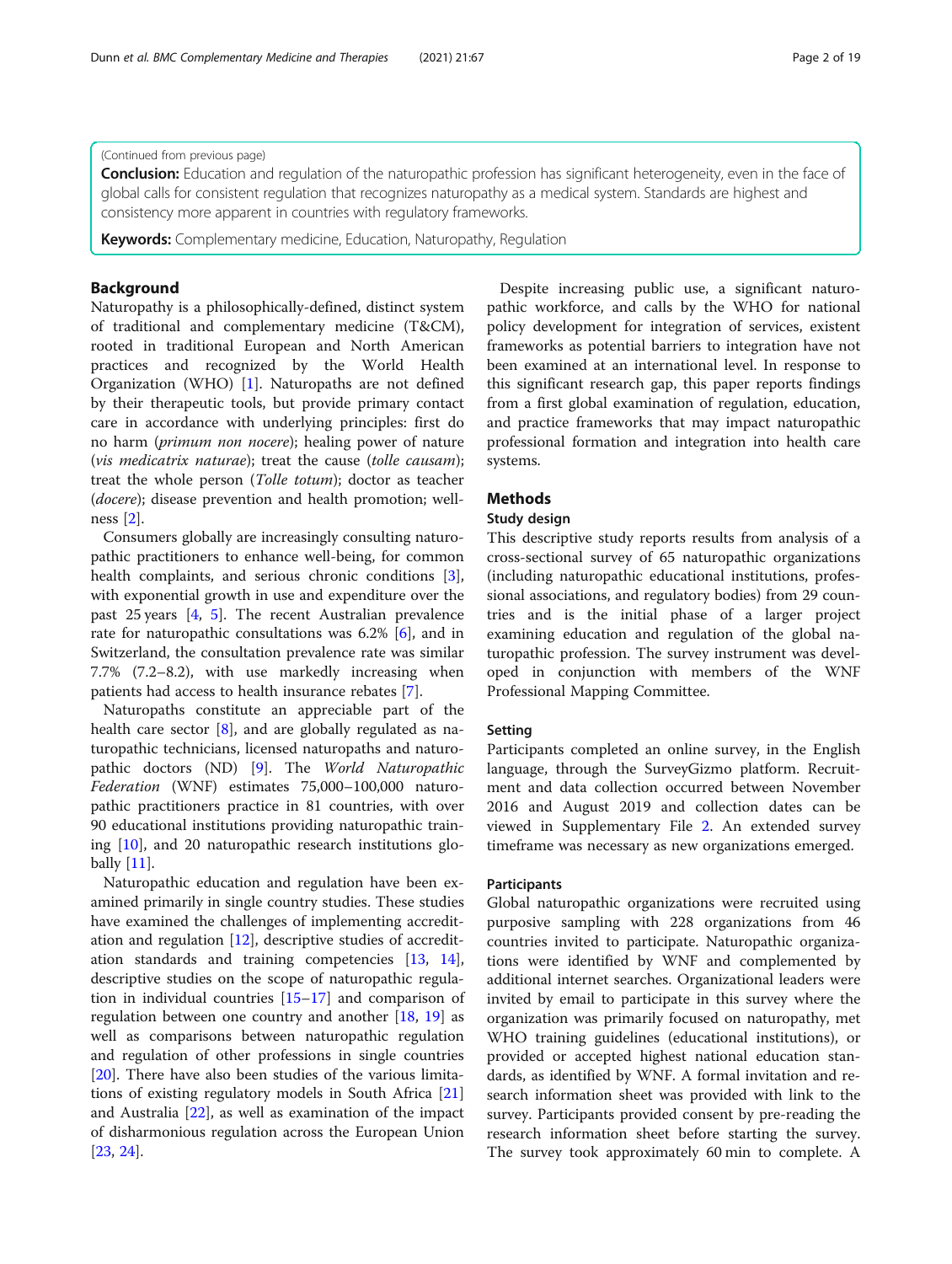total of twenty follow up emails were sent to participants over 34 months. Where English skills impacted the ability to complete the survey, participants were requested to collaborate with an English-speaking colleague, or to contact the researcher for translation assistance through WNF. No translation assistance was requested.

#### Measures

The survey consisted of 59 items relating to six domains – (1) organization demographics, (2) education characteristics, (3) organizational influence on education, (4) regulatory characteristics, (5) perception of regulation, (6) consultation reimbursement characteristics. Definitions of key terms were provided. Survey logic was used to customize questions to organizational and regulation type. The questionnaire was piloted on a convenience sample of organizations from five countries. Minor changes were made to the questionnaire based on respondent feedback.

The items, scales and open form questions used in the survey are described in this section. Most survey items were multiple choice (69%), 12% were seven-point rating scales, and 42% provided comment. Open form items accounted for 19% of the questionnaire. The survey can be found in Supplementary File [1.](#page-17-0)

#### Organization demographics

Organizational demographic items measured organization type [education institution, professional association, or regulatory body], WHO training guidelines supported [min 1500 h, min 2 years in length, min 400 h supervised clinical program], country, jurisdiction, leader characteristics and provided organizational contact details.

## Education characteristics

Education characteristic items measured institutional attributes [profit, not for profit or state], qualifications offered [year first offered, title, undergraduate, or postgraduate, duration], educational framework [and framework name] used to guide qualification development.

#### Organizational influence on education

Items measured perceived influence of organizations [educational institutions, national and regional professional associations, third-party funders, national and regional government departments, industry, multi-national body and accreditation body] on education, delivery, content, admission requirements, tuition fee schedule, clinical supervisor/student ratio, total course hours, program duration, learning outcomes, minimum qualifications, clinical and research experience of classroom teachers and clinical supervisors. Items identified and

measured organizations responsible for external audits and types of audit undertaken.

#### Regulatory characteristics

Regulatory characteristic items measured organizations involved, regulation type ['no regulation', 'title protection', 'defined scope of practice', or 'other' regulation], date regulation was first implemented, jurisdiction, restricted or controlled acts, professional-entry registration requirements, regulatory board characteristics, factors that determine practices, organizations that impact standards, regulation of, and access to natural health products. Items measured access to private insurance, public funding, and hospital privileges.

#### Perception of regulation

Open form questions provided multiple comment by organizations on perceptions held about regulation, factors impacting regulation, and organizations supporting or opposing naturopathic regulation. A seven-point rating scale plus not applicable option measured perceived impact of regulation on education and vice versa, and the degree to which reimbursement was perceived tied to regulation, influenced integration and access to naturopathic services.

#### Consultation reimbursement characteristics

Items measured payment methods for naturopathic services [direct payment by patient, government funded, private health insurance reimbursement, other thirdparty funder] and payment restrictions [consultation costs, naturopathic prescription products, in-office treatments (e.g. acupuncture, manual therapy)]. Impact of perceived factors [malpractice insurance, license, practitioner characteristics, condition type, practitioner qualification, referral from medical practitioner, type of therapies provided] on patient access to reimbursement were measured, as was perceived degree to which reimbursement costs associated with naturopathic care were tied to regulation in the country.

#### Data analysis

Descriptive statistics were tabulated as frequencies and percentages using IBM SPSS Statistics Standard Edition Version 25 and cross-tabulations calculated. Qualitative open form questions were colour coded by hand and thematically analysed where appropriate, and reported by frequency of themes, named organizations and relevant organization-specific comments were summarized and used to elaborate quantitative data. Prior to analysis, raw data were screened for incomplete responses or double ups. Partially completed (104) and disqualified (30) responses were removed from analysis. Medians were calculated for rating scales. Data was analysed by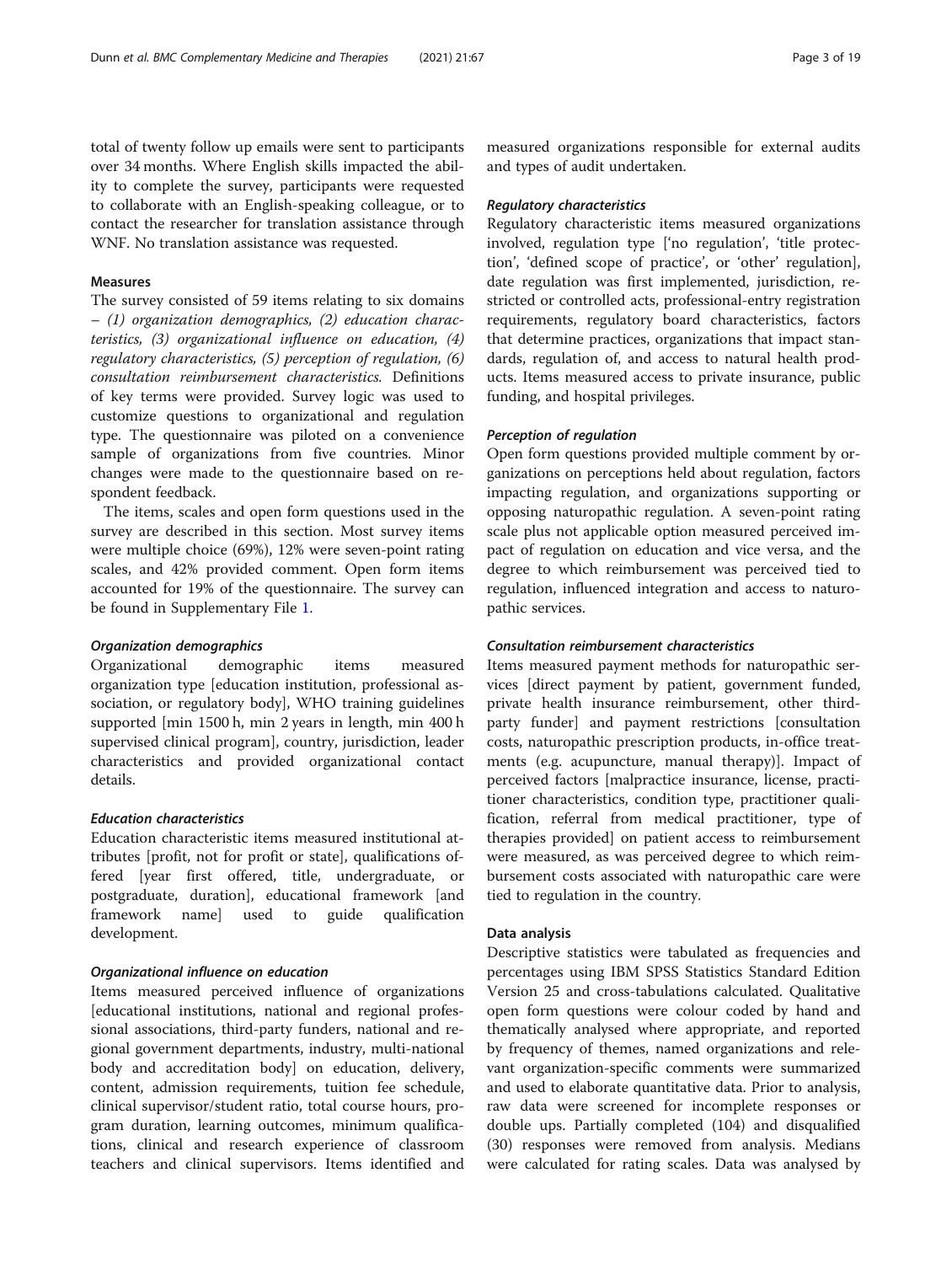type of regulation as compared to country in order to examine the impact of method of regulation on regulatory framework characteristics, naturopathic practices, treatment reimbursements and integration into health systems. Table [8](#page-11-0) analysed by country is also available as Supplementary File [3](#page-17-0) Country Restricted Acts.

## Results

## Organizational demographics

A total of 65 responses were analyzed (29% response rate) from 29 of 46 countries (63%). All six WHO world regions were represented. The total study population by world region, country participation and organizational type can be found in Table 1.

Respondents primarily represented professional associations (53.8%)  $(n=35)$  followed by educational institutions (38.5%) ( $n=25$ ) and regulatory boards (7.7%) ( $n=5$ ). Most professional associations and regulatory boards reported national jurisdiction  $(82.5\%)$   $(n=33)$ , with  $(58.5\%)$  $(n=38)$  of total respondents reporting one national professional association. In Australia and France up to seven national professional associations were reported, and in Germany 10 or more.

#### Characteristics of naturopathic education

Of 65 respondent organizations that completed the survey,  $63.1\%$  ( $n=41$ ) reported their countries met all three WHO training guidelines for naturopathic medicine. Most educational institutions (80%)  $(n=20)$  reported the program length exceeded two-year recommended minimums, with almost half reporting programs of fouryears in length  $(n=12)$  (48%). Higher education programs and qualifications (60%)  $(n=15)$  predominated. Table [2](#page-4-0) represents the characteristics of educational programs, institutions, and auditing agencies that impact naturopathic education, reported by educational institutions in this study.

Most naturopathic educational institutions were private (96%)  $(n=24)$ , and most were for-profit establishments (60%)  $(n=15)$ . While some programs were offered as early as 1956, most formal programs  $(56%)$   $(n=14)$ were established in the period between 1996 and 2015. Approximately two thirds (68%)  $(n=17)$  of naturopathic educational institutions reported program delivery via a national qualifications' framework (either general or naturopathic-specific – see Tables [2](#page-4-0) and [3](#page-5-0)), although Italy's was based on a national ISO standard.

## Organizational influence on education Program content and delivery

Table [2](#page-4-0) also represents organizations independent of educational institutions, reported by all respondents to influence naturopathic program content and delivery. Of 65 respondents, most reported national professional associations (75.4%) ( $n=49$ ), followed by accreditation bodies (41.5%) (n=27); regulatory boards (33.8%) (n=22); national government departments  $(27.7%)$   $(n=18)$  and other health professions (21.5%)  $(n=14)$  as stakeholders influencing naturopathic program content and delivery. Where naturopathy was unregulated  $(n=28)$ , national professional associations (89.2%) ( $n=25$ ) followed by national government departments  $(42.9%)$   $(n=12)$  were most frequently reported to influence program content and delivery. Where regulated, accreditation bodies and regulatory boards were most commonly reported as influential in influencing naturopathic program content and delivery. The presence of multiple professional associations in Australia was reported to create complexity, and hinder educational and professional progress, as the following representative quote from the free-text section demonstrates:

"There are a number of professional associations and these associations often differ in their views

| 20121                    |                                                                                                                                                                                                                                                                                                               |                                                                                      |
|--------------------------|---------------------------------------------------------------------------------------------------------------------------------------------------------------------------------------------------------------------------------------------------------------------------------------------------------------|--------------------------------------------------------------------------------------|
| World<br>Region          | Participation by country ( $n=29$ ) and organization type                                                                                                                                                                                                                                                     | Non-participation by country $(n=17)$                                                |
| Africa                   | Congo DR <sup>a</sup> , South Africa <sup>b,c</sup> , Zambia <sup>c</sup>                                                                                                                                                                                                                                     | Kenya                                                                                |
| Americas                 | Brazil <sup>a,b</sup> , Canada <sup>a,b,c</sup> , Chile <sup>a</sup> , Mexico <sup>a</sup> , Peru <sup>a</sup> , Puerto Rico <sup>a,b</sup> , USA <sup>a,b,c</sup> , Uruguay <sup>a,b</sup> ,<br>Venezuela <sup>b</sup>                                                                                       | Argentina, Colombia, Costa Rica, Ecuador, El<br>Salvador, Honduras, Panama, Paraguay |
| Eastern<br>Mediterranean | Eqypt <sup>a</sup>                                                                                                                                                                                                                                                                                            | Morocco                                                                              |
| Europe                   | Belgium <sup>a,b</sup> , Cyprus <sup>a</sup> , Czech Republic <sup>a,b</sup> , France <sup>a,b</sup> , Germany <sup>a</sup> , Italy <sup>a,b</sup> , Portugal <sup>a</sup> ,<br>Slovenia <sup>a,b</sup> , Spain <sup>a</sup> , Sweden <sup>a</sup> , Switzerland <sup>a</sup> , United Kingdom <sup>a,b</sup> | Denmark, Iceland, Ireland, Norway                                                    |
| South East<br>Asia       | Nepal <sup>b</sup>                                                                                                                                                                                                                                                                                            | India                                                                                |
| Western<br>Pacific       | Australia <sup>a,b,c</sup> , Hong Kong <sup>a</sup> , New Zealand <sup>a,b</sup>                                                                                                                                                                                                                              | Japan, Malaysia                                                                      |
|                          |                                                                                                                                                                                                                                                                                                               |                                                                                      |

Table 1 Total study population by world region, country participation and organizational type (Source: World Health Organization,  $2010$ 

<sup>a</sup>. Professional association; <sup>b</sup>. Educational institution; <sup>c</sup>. Regulator of naturopathy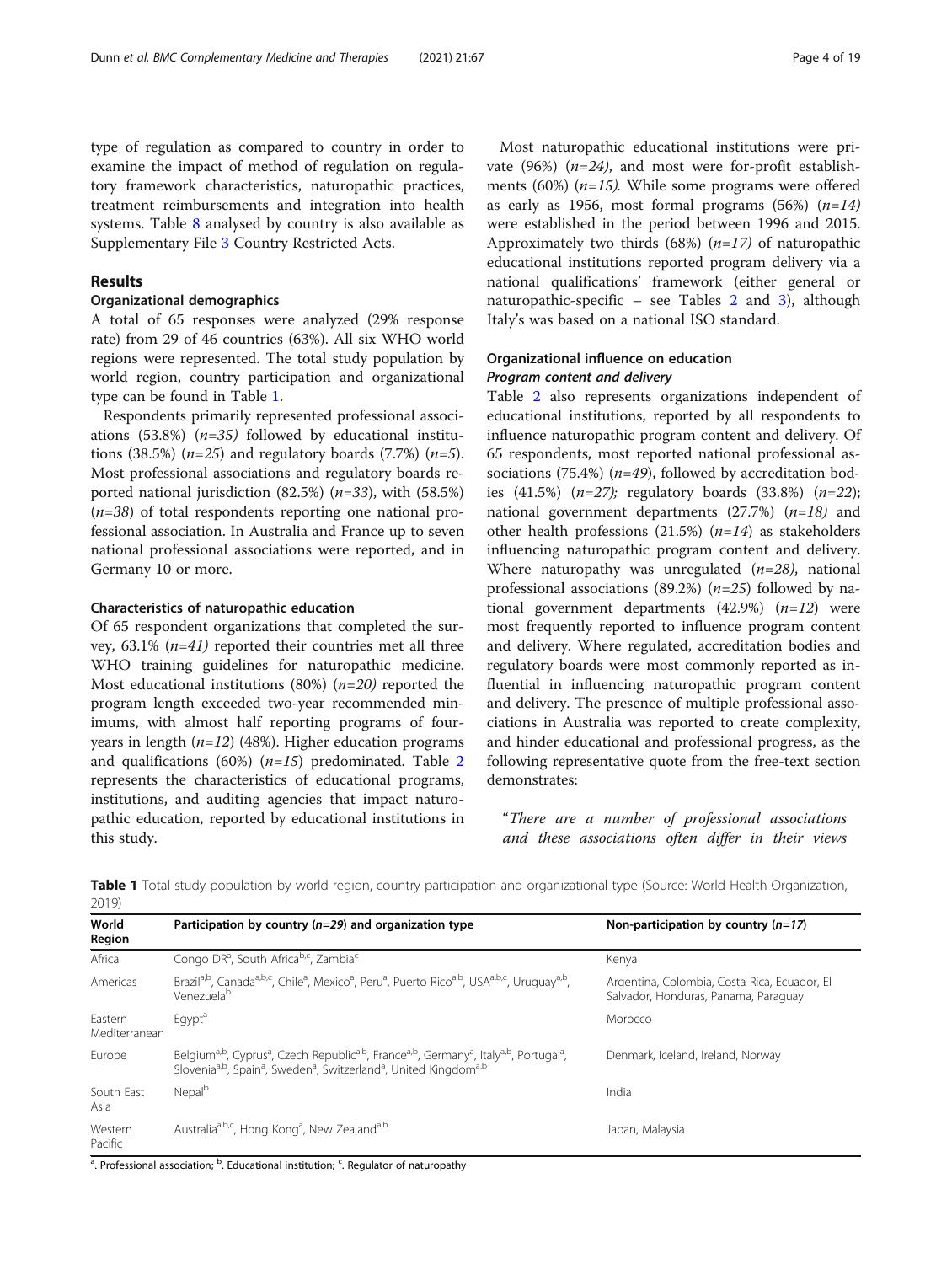## <span id="page-4-0"></span>Table 2 Characteristics of global naturopathic education, programs, and institutions

|                                                                                  | N              | %       |
|----------------------------------------------------------------------------------|----------------|---------|
| Characteristics of naturopathic education according to WHO guidelines ( $n=65$ ) |                |         |
| Minimum 1500 contact hours                                                       | 55             | 84.6    |
| Minimum 2 years length                                                           | 49             | 75.4    |
| Minimum 400 supervised clinical hours                                            | 47             | 72.3    |
| All three guidelines met                                                         | 41             | 63.1    |
| No guidelines met                                                                | 5              | 7.7     |
| Characteristics of naturopathic educational programs (n=25)                      |                |         |
| Program length                                                                   |                |         |
| 2 years                                                                          | 4              | 16.0    |
| 3 years                                                                          | 8              | 32.0    |
| 4 years                                                                          | 12             | 48.0    |
| Program and Qualification type                                                   |                |         |
| Vocational (Diploma or unspecified qualification level)                          | 10             | 40.0    |
| Higher education                                                                 | 15             | 60.0    |
| Undergraduate bachelor's degree [Australia, Brazil, NZ]                          | 6              | 24.0    |
| Postgraduate qualification [Canada, Puerto Rico, South Africa, UK, USA]          | 9              | 36.0    |
| Qualification delivered by national qualifications' framework                    |                |         |
| ayes                                                                             | 17             | 68.0    |
| No                                                                               | 8              | 32.0    |
| Characteristics of naturopathic educational institutions (n=25)                  |                |         |
| For profit                                                                       | 15             | 60.0    |
| Not for profit                                                                   | 9              | 36.0    |
| State                                                                            | 1              | 4.0     |
| Year educational institution first offered naturopathic program                  |                |         |
| 1956-1975                                                                        | $\overline{4}$ | 16.0    |
| 1976-1995                                                                        | 5              | 20.0    |
| 1996-2015                                                                        | 14             | 56.0    |
| Characteristics of program audits (n=25)                                         |                |         |
| Schools reporting some type of external audit                                    |                |         |
| Yes                                                                              | 19             | 76.0    |
| No                                                                               | 6              | 24.0    |
| Organizations responsible for external audits <sup>b</sup>                       |                |         |
| Government                                                                       | 11             | 30.6    |
| Private                                                                          | $\circ$        | $0.0\,$ |
| Professional association                                                         | 12             | 33.3    |
| Accrediting body                                                                 | 11             | 30.6    |
| Other                                                                            | $\overline{2}$ | 5.6     |
| External audit type <sup>c</sup>                                                 |                |         |
| Governance/quality assurance                                                     | 18             | 19.8    |
| Course content, delivery, and assessment                                         | 27             | 29.7    |
| Clinical processes                                                               | 20             | 22.0    |
| Financial                                                                        | 17             | 18.7    |
| Other                                                                            | 9              | 9.9     |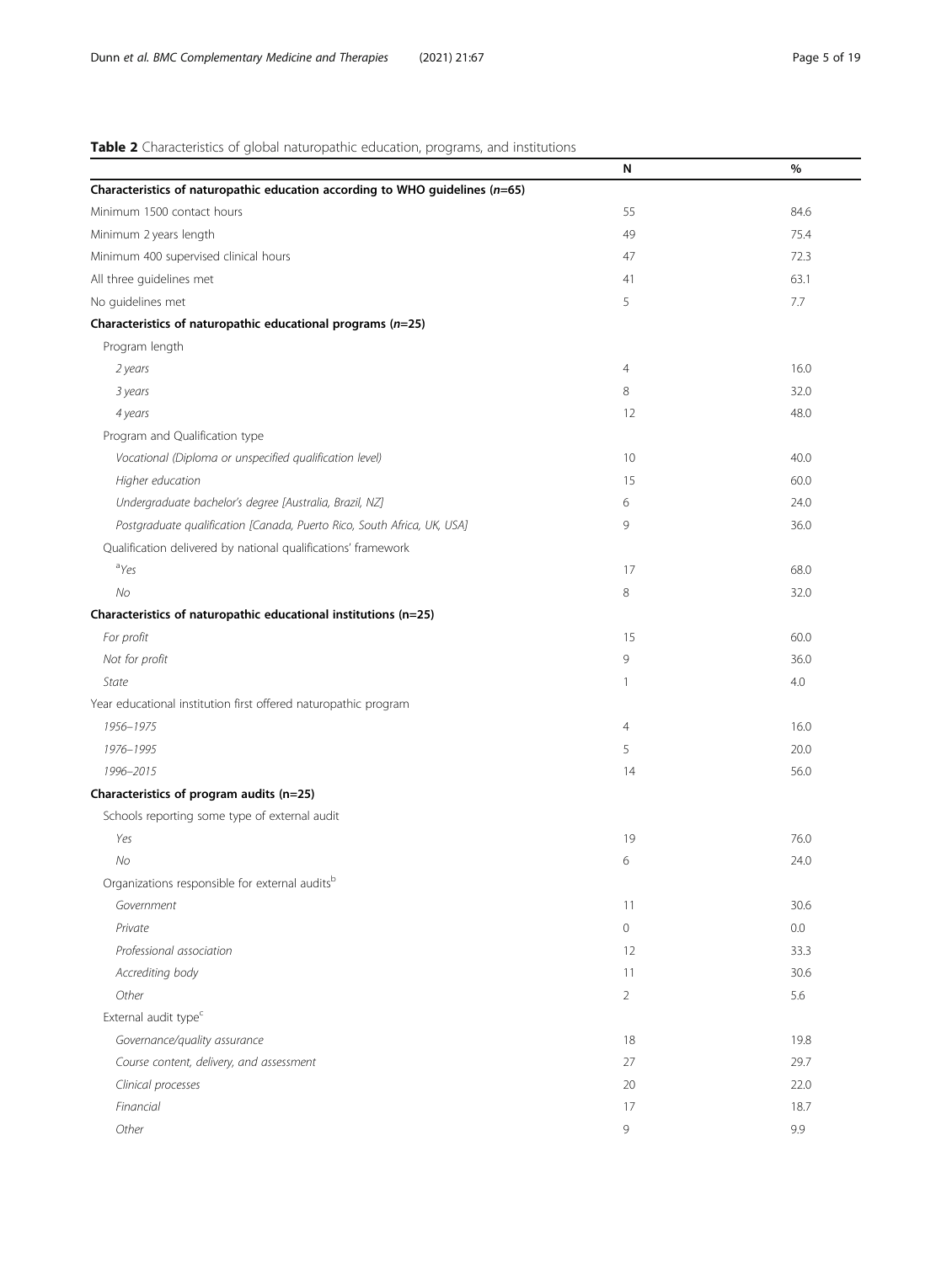<span id="page-5-0"></span>

|  | <b>Table 2</b> Characteristics of global naturopathic education, programs, and institutions (Continued) |
|--|---------------------------------------------------------------------------------------------------------|
|  |                                                                                                         |

|                                                                                                                | N  | $\%$ |
|----------------------------------------------------------------------------------------------------------------|----|------|
| Characteristics of organizational influence on naturopathic education (n=65)                                   |    |      |
| Perceived influence of organizations (other than educational institution) on delivery and content of education |    |      |
| National Professional Association                                                                              | 49 | 75.4 |
| Regional Professional Association                                                                              | 13 | 20.0 |
| Accreditation Body                                                                                             | 27 | 41.5 |
| Regulatory Board                                                                                               | 22 | 33.8 |
| National Government                                                                                            | 18 | 27.7 |
| Regional Government                                                                                            | 6  | 9.2  |
| Other Health Professionals                                                                                     | 14 | 21.5 |
| Third-Party Funders                                                                                            | 13 | 20.0 |
| Multi-National Body                                                                                            | 8  | 12.3 |

<sup>a</sup>Included Italy based on UNI ISO standard; <sup>b.</sup>(n=19 [36 responses]); <sup>c.</sup>(n=24 [91 responses])

causing disunity. This creates challenges for [NAME OF COLLEGE] as we attempt to develop courses which prepare students for future practice, as the profession can disagree on what that practice should look like". (Australian educational institution).

Naturopathic educational institutions were perceived to have significant influence on course, curriculum, and faculty characteristics. Educational institutions were perceived to have 'moderate to high' influence on course tuition fees, delivery method and faculty characteristics – teacher and clinical supervisor qualifications, clinical and research experience across all regulation types. Accreditation bodies were seen to have influence in course content, admission requirements and clinical supervisor/ student ratio in some regulated jurisdictions.

Table 3 National qualifications frameworks reported by educational institutions and accreditation bodies by total organizations

| Country                       | <b>National Oualifications Framework</b>                                                                                                                                                             | <b>Accreditation Body</b>                                                                     |
|-------------------------------|------------------------------------------------------------------------------------------------------------------------------------------------------------------------------------------------------|-----------------------------------------------------------------------------------------------|
| Australia                     | Tertiary Education Quality Standards Agency [TESQA]                                                                                                                                                  | Un-named                                                                                      |
| <b>Brazil</b>                 | Ministry of Education and Culture [MEC]                                                                                                                                                              | Not applicable                                                                                |
| Canada                        | The Council on Naturopathic Medical Education [CNME], Post-secondary Education Qual-<br>ity Assessment Board [PEQAB] or other regional state educational institution accredit-<br>ation requirements | The Council on Naturopathic Medical<br>Education [CNME]                                       |
| Franceb                       | Not applicable                                                                                                                                                                                       | Naturopathic education consortium                                                             |
| Germany                       | Unrepresented                                                                                                                                                                                        | Regional Health Offices                                                                       |
| Italy <sup>a</sup>            | International Organisation for Standardization [ISO] Ente Nazionale Italiano di<br>Unificazione [UNI] 11,491,                                                                                        | <b>ACCREDIA</b>                                                                               |
| Mexico                        | Unrepresented                                                                                                                                                                                        | Secretaria de Educación Pública [SEP])                                                        |
| Nepal                         | Council for Technical Education and Vocational Training [CTEVT]                                                                                                                                      | Council for Technical Education and<br>Vocational Training [CTEVT]                            |
| $(NZ)^b$                      | New Zealand NZ Qualifications Authority [NZQA]                                                                                                                                                       | Natural Health Practitioners of NZ                                                            |
| Portugal                      | Unrepresented                                                                                                                                                                                        | Central Administration of the Health System<br>[ACSS]                                         |
| Puerto Rico                   | CNME, Consejo de Educación de Puerto Rico                                                                                                                                                            | <b>CNMF</b>                                                                                   |
| South Africa                  | Council of Higher Education [CHE]                                                                                                                                                                    | Statutory regulatory body                                                                     |
| Switzerland                   | Unrepresented                                                                                                                                                                                        | Organisation der Arbeitswelt<br>AlternativMedizin Schweiz [OdA-AM]                            |
| Sweden <sup>b</sup>           | Unrepresented                                                                                                                                                                                        | Naturopathic professional association                                                         |
| United<br>Kingdom<br>$(UK)^b$ | Framework for Higher Education Qualifications [FHEQ],                                                                                                                                                | Complementary and Natural Healthcare<br>Council [CNHC], General Naturopathic<br>Council [GNC] |
| <b>USA</b>                    | CNME, with regional state educational institution accreditation requirements                                                                                                                         | <b>CNME</b>                                                                                   |

<sup>a</sup>ISO standard not national qualification framework; <sup>b</sup>Self-accreditation organizations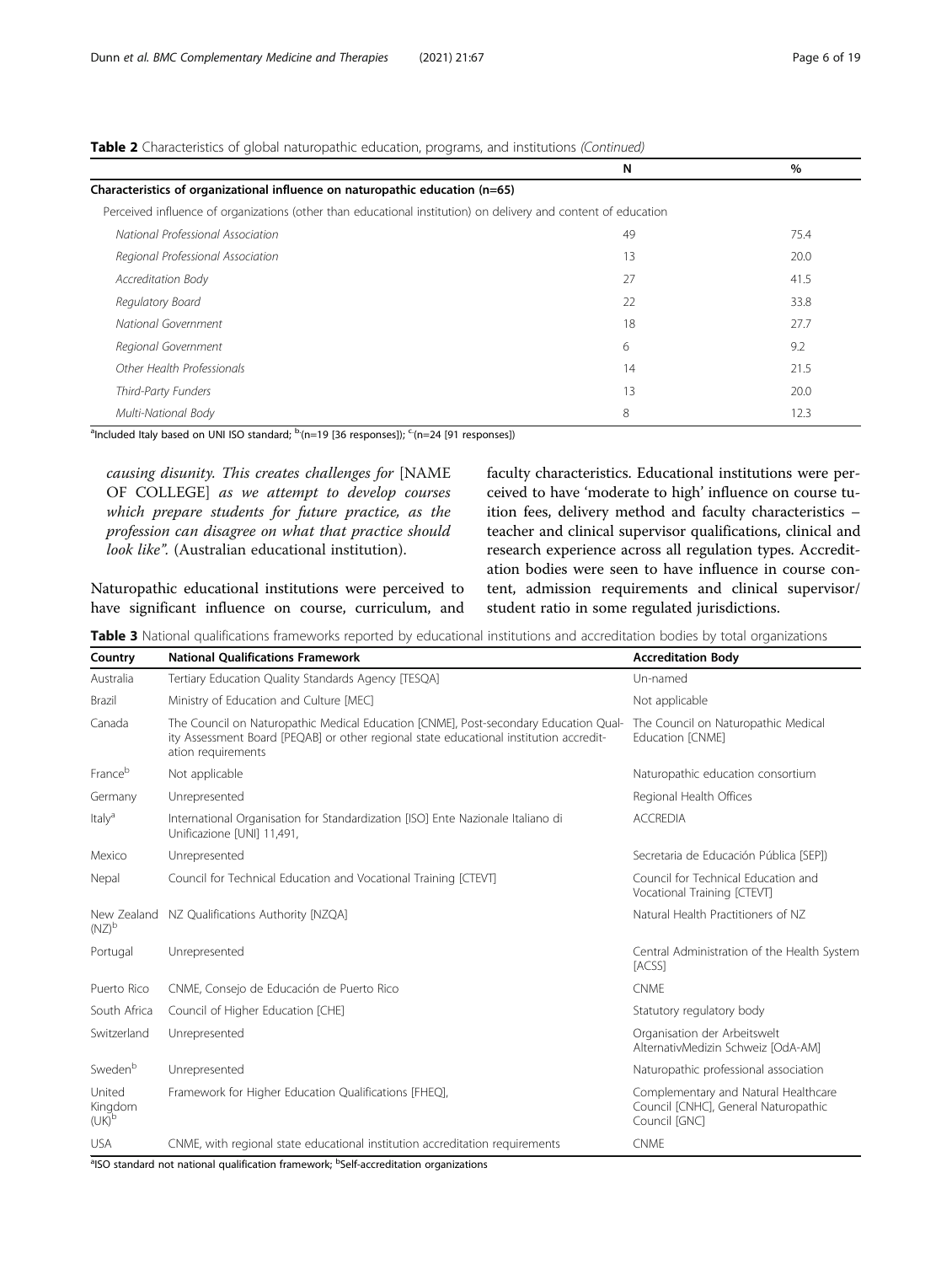#### Program audit

Most naturopathic educational institutions (76%)  $(n=19)$ reported some form of external audit by multiple organizations. Educational institutions most frequently reported program audits by professional associations (33.3%) ( $n=12$ ), followed by government (30.5%) ( $n=11$ ) and accreditation bodies  $(30.5\%)$   $(n=11)$  (see Table [2](#page-4-0)). Professional association audits were commonly reported where naturopathy was unregulated, and accreditation body and government audits were more common where the profession was regulated. Government audits were also reported when programs were delivered via a national framework regardless of regulatory status. Table [3](#page-5-0) also represents reported accreditation bodies.

Of the 91 external audits reported by educational institutions  $(n=24)$  most were focused on content delivery and assessment (29.7%)  $(n=27)$ , followed by clinical processes (22%)  $(n=20)$ , and governance/quality assurance (19.8%)  $(n=18)$ . Governance/quality assurance, course content, delivery and assessment, clinical processes and financial audits were commonly reported by educational institutions that delivered programs via a national qualifications' framework. However, there was significant heterogeneity in how this was applied.

In Australia, where naturopathy was reported unregulated, a respondent reported national qualification framework compliance audits related to optimization of student outcomes, that is, completion of a program, as opposed to meeting professional standards. A respondent from Italy reported 'other' audit type by the UNI international standards organization (ISO). Respondents from France reported self-regulating organizations undertook governance/quality assurance, course content, delivery, and assessment audits. Respondents from Uruguay and Belgium reported self-regulating organization audit of course content and assessment, and by Belgium additional clinical and independent financial audit. Auditing was not reported in following unregulated jurisdictions - Czech Republic, Nepal, Slovenia, and Venezuela, nor in the UK where voluntary regulation was reported.

## Characteristics and perceptions of regulation Regulation type

Regulation of naturopathy was reported to predate 1949 in Canada, Germany, and USA. There was significant heterogeneity of regulatory types, with organizations sometimes reporting more than one type (see Table [4](#page-7-0)). The most commonly reported regulatory status was 'no regulation' (43.1%) ( $n=28$ ), followed by 'defined scope of practice' (41.5%) ( $n=27$ ), 'title protection' (27.7%) ( $n=18$ ) and 'other' type of regulation  $(10.8%)$   $(n=7)$ . Voluntary self-regulation was reported in Australia, Cyprus, UK, and Sweden. 'Heilpraktiker' regulation was reported in

Germany, while in Switzerland regulation was by federal degree. In Congo DR, naturopathy was regulated under 1950 traditional/natural medicine legislation and the respondent from Italy reported regulation by voluntary national standardization (ISO) mechanisms.

'Title protection' and 'defined scope of practice' were not always tied to professional registration/licensing. Furthermore, the implementation of national policy at a state level was not always consistent, with each subnational jurisdiction in Canada, Switzerland and the United States reported to apply their own rules and regulations.

#### Standards setting

Regulatory boards were reported most influential in setting standards when naturopathy was regulated by a 'title protection' mechanism (77.7%)  $(n=14)$  and/or a 'defined scope of practice' mechanism (74%)  $(n=20)$ . Professional associations were reported responsible for setting standards when naturopathy was unregulated (75%)  $(n=21)$ , and when 'other' types of regulation  $(85.7%)$   $(n=6)$ existed. Enforcing standards/guidelines followed the same structure, as did requesting changes to standards, although, educational institutions were also reported influential in the latter. Educating practitioners about standards and guidelines generally involved all three organizations – educational institutions, regulatory boards, and national professional associations.

#### Accreditation and regulatory frameworks

Accreditation bodies were reported by 41.5% respondents  $(n=27)$ , with 33.8%  $(n=22)$  reporting regulatory boards. These bodies were not always distinct organizations. Respondents from USA, Canada, Mexico, and Italy reported separate and independent accreditation and regulation/licensing boards for the naturopathic profession, although Nepal, Portugal, Switzerland, and South Africa had dual purpose boards (i.e. for both accreditation and regulation). The regulatory board was described by a respondent from Canada as being multipurposes, and responsible for investigating and disciplining registrants, overseeing licensure, setting standards for a range of certifications, policies for emergency medicine and continuing education.

Professional entry requirements were globally inconsistent. Respondents from Canada, Chile, Congo DR, Nepal, Puerto Rico, South Africa, Switzerland, and USA  $(57.6%)$  (*n*=19), reported requirement for completion of a program from a specific naturopathic institution, with successful completion of a regulatory board examination. However, only respondents from Canada, Puerto Rico, and Switzerland, consistently reported this method (see Table [5\)](#page-8-0). Direct entry into the profession based on completion of a specific qualification with no requirement to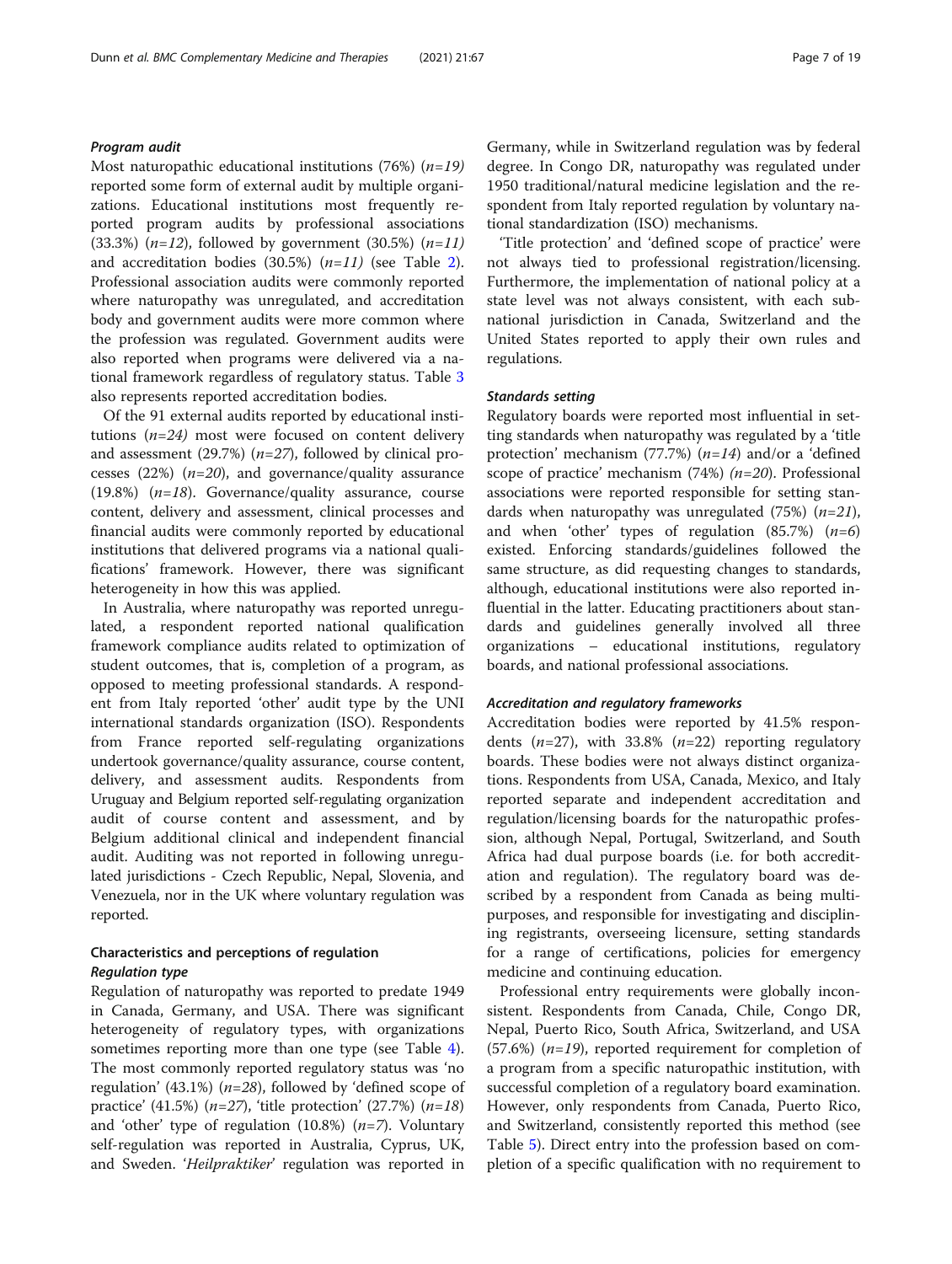| Country                     | <b>No Regulation</b> | <b>Title Protection</b> | <b>Defined Scope of Practice</b> | <b>Other Regulation</b> |
|-----------------------------|----------------------|-------------------------|----------------------------------|-------------------------|
| Australia                   | $\ast$               |                         |                                  | $\ast$                  |
| <b>Belgium</b> <sup>a</sup> |                      |                         |                                  |                         |
| Brazil                      | $\ast$               | $\ast$                  |                                  |                         |
| Canada                      |                      |                         | $\star$                          |                         |
| Chile                       |                      |                         |                                  |                         |
| Congo DR                    |                      |                         |                                  |                         |
| Cyprus                      |                      |                         |                                  | $\ast$                  |
| Czech Republic              | $\ast$               |                         |                                  |                         |
| Egypt <sup>a</sup>          |                      |                         |                                  |                         |
| France                      | $\ast$               |                         |                                  |                         |
| Germany                     |                      | ⋇                       |                                  | $\ast$                  |
| Hong Kong <sup>a</sup>      |                      |                         |                                  |                         |
| Italy                       |                      |                         | $\star$                          |                         |
| Mexico                      |                      |                         |                                  |                         |
| Nepal                       | $\star$              | $\ast$                  | $\ast$                           |                         |
| New Zealand                 |                      |                         |                                  |                         |
| Peru                        | $\ast$               |                         |                                  |                         |
| Portugal                    |                      |                         |                                  |                         |
| Puerto Rico                 |                      |                         | $\ast$                           |                         |
| Slovenia                    | $\ast$               |                         |                                  |                         |
| South Africa                |                      | ₩                       | $\ast$                           |                         |
| Spain                       |                      |                         |                                  |                         |
| Switzerland                 | $\ast$               | ₩                       | $\ast$                           | $\ast$                  |
| Sweden                      |                      |                         | $\star$                          |                         |
| United Kingdom              |                      |                         |                                  | $\ast$                  |
| USA                         | $\ast$               | ⋇                       | $\ast$                           |                         |
| Uruguay                     |                      |                         |                                  |                         |
| Venezuela                   |                      |                         |                                  |                         |
| Zambia                      | ¥                    |                         |                                  |                         |

<span id="page-7-0"></span>Table 4 Regulation type/s reported by country

a Missing data – Belgium, Egypt, Hong Kong, State [USA] which did not indicate regulation type

graduate from a naturopathic institution was reported by respondents from Congo DR, Italy, Nepal, Sweden, and UK. In Germany professional entry was based on successful completion of a board examination without any other specific qualification, with the professional association from Germany reporting that 'Heilpraktiker' held a high level of self-responsibility concerning education and practice. Board examinations were reported not required in Brazil, and Mexico, where 'title protection' or 'defined scope of practice' were reported, and were one of multiple methods used in Chile, Congo DR, Nepal, and South Africa. Voluntary regulation was reported to not require professional entry examinations in Australia, Cyprus, and UK.

Board examinations were administered by organizations independent of naturopathic educational

institutions. Respondents from Puerto Rico and USA reported the North American Board of Naturopathic Examiners ascertained eligibility and administered licensing/registration examination, NPLEX. Regulators in Canada and South Africa were reported to undertake this function, and government departments in Chile and Nepal. Ability to sit board examinations were based on graduation from an accredited program in Canada, Puerto Rico, South Africa, Switzerland, and USA, with assessment of prior learning and recognition of substantial equivalency reported in Canada.

Licensing was mostly reported the responsibility of a government entity. Naturopathic specific regulatory boards were reported to be commonplace in jurisdictions with 'title protection' (72.2%)  $(n=13)$  and 'defined scope of practice' (70.3%)  $(n=19)$ , although, naturopathic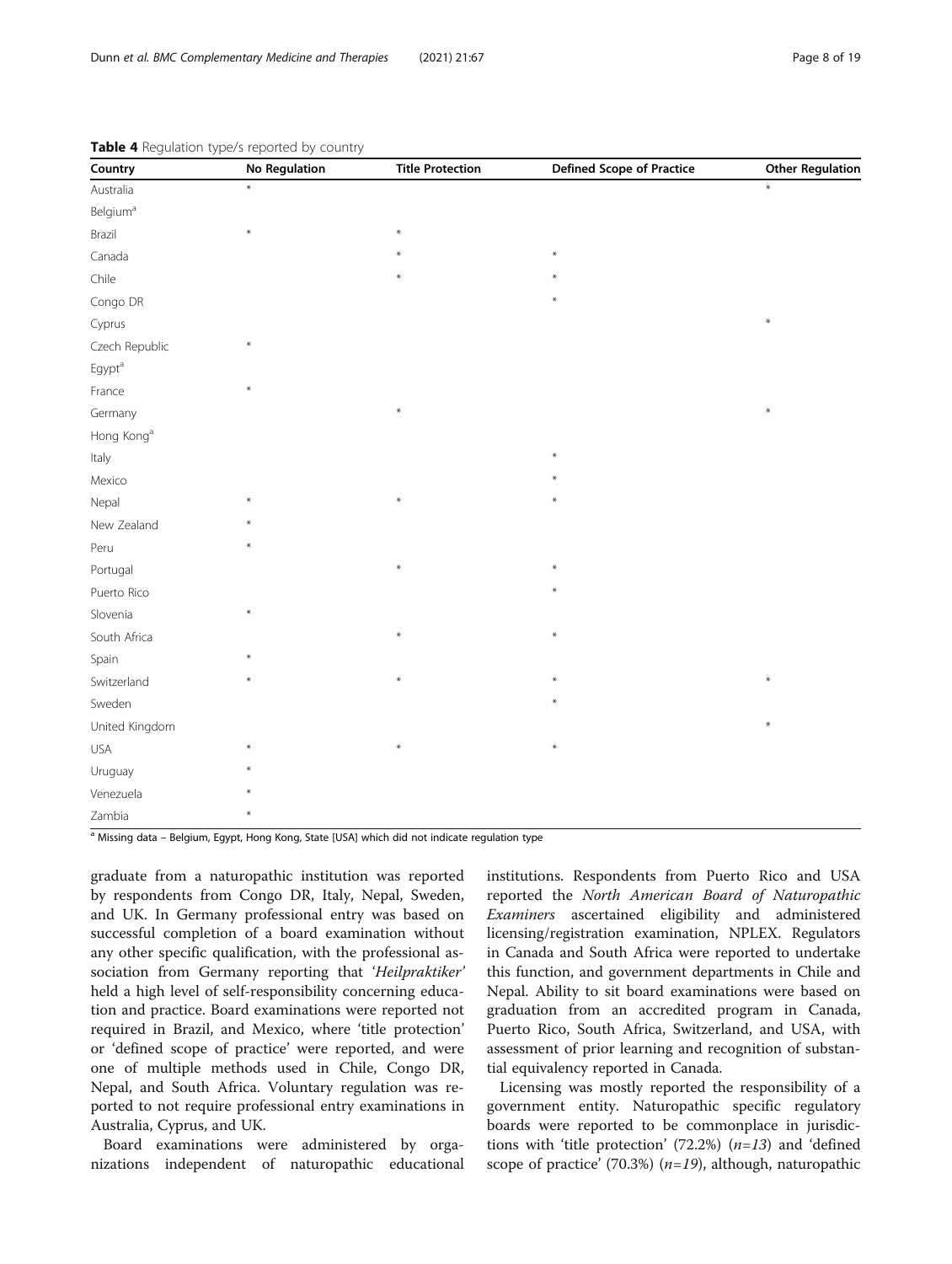## <span id="page-8-0"></span>Table 5 Characteristics of global regulation of naturopathic practitioners

| NATUROPATHIC REGISTRATION/LICENSING CHARACTERISTICS                               | <b>Total</b><br>$(n=33)^{a}$ |                | No<br>regulation<br>$(n=28)^{b}$ |      | <b>Title</b><br>protection<br>$(n=18)^{b}$ |      | <b>Defined</b><br>scope of<br>practice<br>$(n=27)^{p}$ |      | Other<br>regulation<br>$(n=7)^{b}$ |      |
|-----------------------------------------------------------------------------------|------------------------------|----------------|----------------------------------|------|--------------------------------------------|------|--------------------------------------------------------|------|------------------------------------|------|
|                                                                                   | N                            | %              | N                                | %    | N                                          | %    | N                                                      | %    | N                                  | $\%$ |
| Profession entry requirement to be registered                                     |                              |                |                                  |      |                                            |      |                                                        |      |                                    |      |
| Direct entry based on qualification completion only                               | 6                            | 18.2           | $\overline{1}$                   | 3.6  | $\mathbf{1}$                               | 5.6  | 5                                                      | 18.5 | -1                                 | 14.3 |
| Direct entry based on qualification from a naturopathic education institution     | 10                           | $30.3 \quad 1$ |                                  | 3.6  | $\overline{4}$                             | 22.2 | 6                                                      | 22.2 | $\overline{4}$                     | 57.1 |
| Entry based on completion from naturopathic institution plus board examination 19 |                              | 57.6 2         |                                  | 7.1  | 13                                         | 72.2 | 19                                                     | 70.3 | -1                                 | 14.3 |
| Entry based on success in board examination without any specific qualifications   | 2                            | 6.1            | -1                               | 3.6  | $\overline{2}$                             | 11.1 | $\mathbf{1}$                                           | 3.7  | -1                                 | 14.3 |
| Other                                                                             | $\overline{4}$               | 12.1           | $\overline{1}$                   | 3.6  | $\overline{2}$                             | 11.1 | 3                                                      | 11.1 | 1                                  | 14.3 |
| Organization that administers board examination for naturopathic regulation       |                              |                |                                  |      |                                            |      |                                                        |      |                                    |      |
| Government Department or Agency                                                   | 2                            | 6.1            | $\mathbf{1}$                     | 3.6  | 2                                          | 11.1 | 2                                                      | 7.4  | $\mathbf 0$                        | 0.0  |
| Delegated Authority on Behalf of Government                                       | 3                            | 9.1            | $\mathbf{1}$                     | 3.6  | 3                                          | 16.7 | 3                                                      | 11.1 | $\mathbf{1}$                       | 14.3 |
| Independent Academic Accreditation Agency                                         | $\overline{2}$               | 6.1            | 0                                | 0.0  | $\mathbf{1}$                               | 5.6  | 2                                                      | 7.4  | $\mathbf 0$                        | 0.0  |
| Naturopathic Educational Institution                                              | $\Omega$                     | 0.0            | $\mathbf{0}$                     | 0.0  | 0                                          | 0.0  | $\mathbf{0}$                                           | 0.0  | $\mathbf{0}$                       | 0.0  |
| Naturopathic Organization Independent of Naturopathic Institution                 | 7                            | $21.2 \quad 0$ |                                  | 0.0  | 5                                          | 27.8 | 7                                                      | 25.9 | $\mathbf{0}$                       | 0.0  |
| Other                                                                             | 5                            | $15.1 \quad 0$ |                                  | 0.0  | 2                                          | 11.1 | 5                                                      | 18.5 | $\mathbf{0}$                       | 0.0  |
| Requirements to sit board naturopathic registration/licensing examination         |                              |                |                                  |      |                                            |      |                                                        |      |                                    |      |
| No Entry Requirements                                                             | $\mathbf{1}$                 | 3.0            | $\mathbf 0$                      | 0.0  | 0                                          | 0.0  | $\mathbf{1}$                                           | 3.7  | $\mathbf 0$                        | 0.0  |
| Entry Based on Experience or Equivalence Qualifications                           | 2                            | 6.1            | $\overline{1}$                   | 3.6  | 2                                          | 11.1 | 2                                                      | 7.4  | $\mathbf 0$                        | 0.0  |
| Direct Entry Based on Qualification (no Institutional Accreditation required)     | $\mathbf{1}$                 | 3.0            | $\mathbf{0}$                     | 0.0  | $\mathbf{1}$                               | 5.6  | $\mathbf{1}$                                           | 3.7  | $\mathbf 0$                        | 0.0  |
| Direct Entry Based on an Accredited Institution only                              | 14                           | 42.4 1         |                                  | 3.6  | 9                                          | 50.0 | 14                                                     | 51.9 | 1                                  | 14.3 |
| Organization responsible for naturopathic registration/licensing approval         |                              |                |                                  |      |                                            |      |                                                        |      |                                    |      |
| Government official (e.g. Minister of Health)                                     | 14                           | $42.4$ 3       |                                  | 10.7 | 8                                          | 44.4 | 11                                                     | 40.7 | 4                                  | 57.1 |
| A committee or board                                                              | 2                            | 6.1            | $\overline{0}$                   | 0.0  | 0                                          | 0.0  | 2                                                      | 7.4  | $\mathbf{0}$                       | 0.0  |
| An existing regulatory body for other health professions                          | $\overline{4}$               | 12.1           | $\overline{0}$                   | 0.0  | 2                                          | 11.1 | 4                                                      | 14.8 | $\mathbf{0}$                       | 0.0  |
| An existing regulatory body for naturopathy                                       | 7                            | $21.2 \quad 0$ |                                  | 0.0  | 5                                          | 27.8 | 6                                                      | 22.2 | 1                                  | 14.3 |
| Other                                                                             | 6                            | $18.2 \quad 0$ |                                  | 0.0  | 3                                          | 16.7 | $\overline{4}$                                         | 14.8 | 2                                  | 28.6 |
| Presence of naturopathy specific regulatory board                                 |                              |                |                                  |      |                                            |      |                                                        |      |                                    |      |
| Yes                                                                               | 21                           | 63.6 2         |                                  | 7.1  | 13                                         | 72.2 | 19                                                     | 70.4 | 4                                  | 57.1 |
| No                                                                                | 11                           | 33.3 0         |                                  | 0.0  | $\overline{4}$                             | 22.2 | 7                                                      | 25.9 | 3                                  | 42.9 |
| Unsure                                                                            | 1                            | 3.0            | -1                               | 3.6  | $\mathbf{1}$                               | 5.6  | 1                                                      | 3.7  | $\mathbf{0}$                       | 0.0  |
| Characteristics of regulatory board for naturopathy                               |                              |                |                                  |      |                                            |      |                                                        |      |                                    |      |
| Standalone organization with no government affiliation                            | 6                            | 18.2 0         |                                  | 0.0  | 2                                          | 11.1 | 4                                                      | 14.8 | 2                                  | 28.6 |
| Independent organization affiliated with government                               | 9                            | $27.3 \quad 0$ |                                  | 0.0  | 3                                          | 16.7 | 8                                                      | 29.6 | $\overline{2}$                     | 28.6 |
| Independent organization affiliated with a professional association               | 2                            | 6.1            | 2                                | 7.1  | $\overline{2}$                             | 11.1 | 2                                                      | 7.4  | $\mathbf{1}$                       | 14.3 |
| Government department                                                             | 13                           | 39.4 1         |                                  | 3.6  | 10                                         | 55.6 | 12                                                     | 44.4 | $\overline{\phantom{a}}$           | 14.3 |
| Professional association                                                          | 2                            | 6.1            | 0                                | 0.0  | $\mathbf{1}$                               | 5.6  | 0                                                      | 0.0  | $\mathbf{1}$                       | 14.3 |
| Naturopathic regulation sole purpose of regulatory organization                   |                              |                |                                  |      |                                            |      |                                                        |      |                                    |      |
| Yes                                                                               | 18                           | 54.5 2         |                                  | 7.1  | 9                                          | 50.0 | 15                                                     | 55.6 | 5                                  | 71.4 |
| N <sub>O</sub>                                                                    | 10                           | $30.3 \quad 0$ |                                  | 0.0  | 7                                          | 38.9 | 9                                                      | 33.3 | $\mathbf{1}$                       | 14.3 |
| Unsure                                                                            | 4                            | $12.1 \quad 1$ |                                  | 3.6  | $\overline{2}$                             | 11.1 | 2                                                      | 7.4  | $\mathbf{1}$                       | 14.3 |
| Composition of committee of regulatory board                                      |                              |                |                                  |      |                                            |      |                                                        |      |                                    |      |
| Naturopaths/Naturopathic practitioners                                            | 24                           | 72.7 3         |                                  | 10.7 | 15                                         | 83.3 | 22                                                     | 81.5 | 4                                  | 57.1 |
| Public/community representatives                                                  |                              | 20 60.6 2      |                                  | 7.1  | 13                                         | 72.2 | 19                                                     | 70.4 | 2                                  | 28.6 |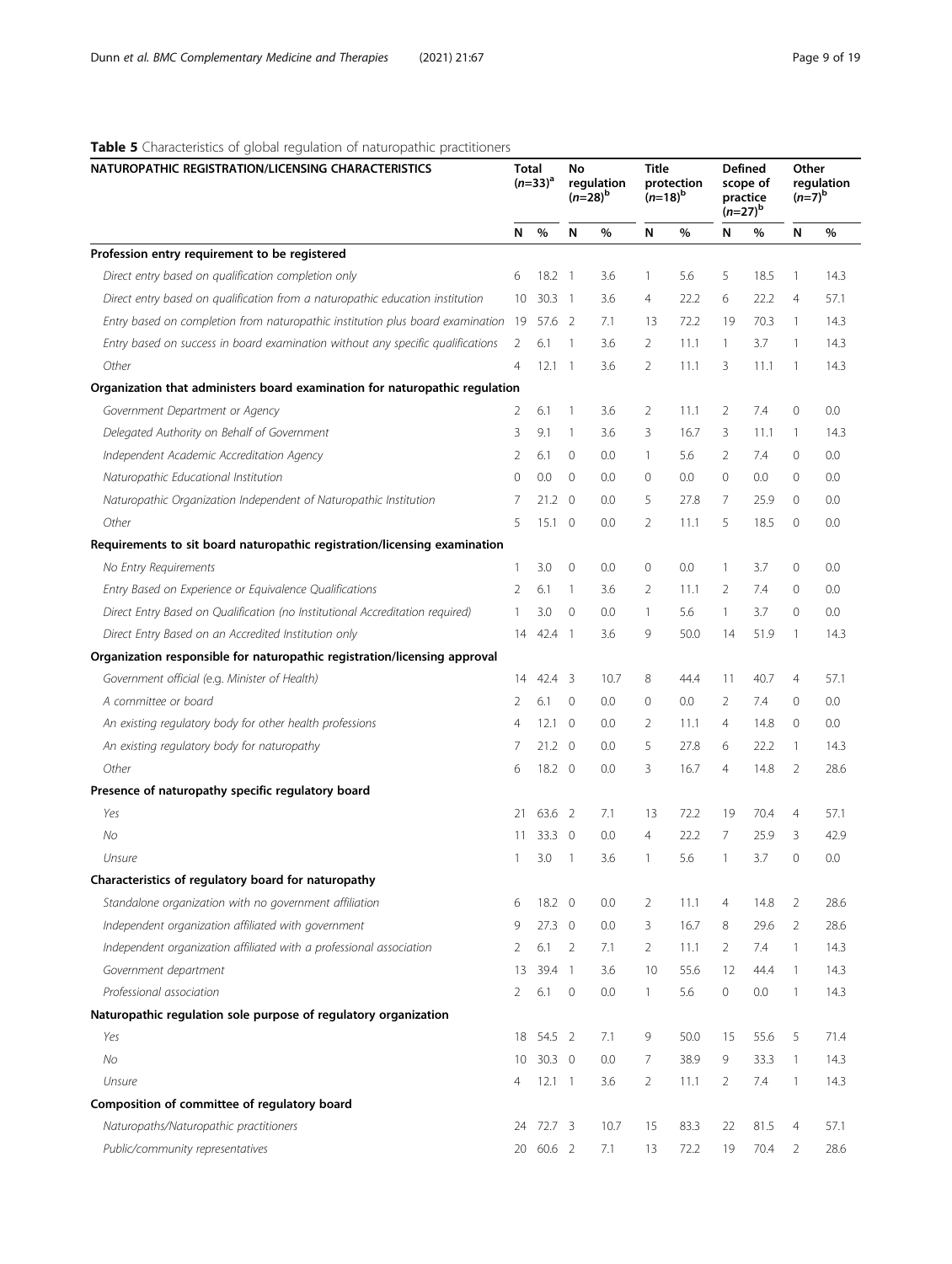## Table 5 Characteristics of global regulation of naturopathic practitioners (Continued)

| NATUROPATHIC REGISTRATION/LICENSING CHARACTERISTICS                                  |    | Total<br>$(n=33)^a$ |          | No<br>regulation<br>$(n=28)^{p}$ |   | Title<br>protection<br>$(n=18)^{6}$ |                   | <b>Defined</b><br>scope of<br>practice<br>$(n=27)^{p}$ |   | Other<br>regulation<br>$(n=7)^{p}$ |  |
|--------------------------------------------------------------------------------------|----|---------------------|----------|----------------------------------|---|-------------------------------------|-------------------|--------------------------------------------------------|---|------------------------------------|--|
|                                                                                      | N  | %                   | N        | %                                | N | $\%$                                | N                 | %                                                      | N | $\%$                               |  |
| Public servants                                                                      | 3  | 9.1                 | $\Omega$ | 0.0                              |   | 11.7                                |                   | 7.4                                                    |   | 14.3                               |  |
| Government officials                                                                 | 13 | 39.4                |          | 3.6                              | 8 | 44.4                                | $12 \overline{ }$ | 44.4                                                   |   | 28.6                               |  |
| Independent representatives of other health professions                              | 9  | $27.3 \quad 3$      |          | 10.7                             |   | 38.9                                | 8                 | 29.6                                                   |   | 28.6                               |  |
| Representatives of other health professional bodies (e.g. professional associations) |    | $21.2 \quad 1$      |          | 3.6                              | 3 | 16.7                                | 6                 | 22.2                                                   |   | 14.3                               |  |
| Representatives of naturopathic professional associations                            | 13 | 39.4 2              |          | 7.1                              |   | 38.9                                | 9                 | 33.3                                                   | 6 | 85.7                               |  |
| Representatives of naturopathic educational institutions                             | 8  | $24.2$ 2            |          | 7.1                              | 3 | 16.7                                | 6                 | 22.2                                                   | 4 | 57.1                               |  |

a. Data restricted to 33 respondents who reported regulation by 'title protection', 'defined scope of practice' or 'other'. <sup>b.</sup> Some respondents reported multiple regulation types including 'no regulation' which is reported

regulation was not always the boards' sole purpose. The composition of regulatory boards varied according to regulation - where naturopathy had 'title protection' and/or 'defined scope of practice' the regulatory board comprised of naturopaths, independent community representatives and government officials. In contrast, where 'other' type of regulation was reported, the regulatory board was reported to comprise of mostly representatives from naturopathic professional associations, educational institutions and practicing naturopaths (see Table [5\)](#page-8-0).

## Regulation of naturopathic practices and access to tools of trade

Access to 'tools of trade' were not always freely available (see Table 6). Over the counter consumer access to botanical medicines was reported by  $53.8\%$  ( $n=35$ ) respondents, nutraceuticals by 52.3%  $(n=34)$  and homeopathic medicines by 47.7%  $(n=31)$ . Requirement for prescription, behind the counter, and health professional only access, were reported, potentially impacting naturopathic practice favorably or unfavorably depending on the definition of health professional, in some unregulated regions (see Table [7\)](#page-10-0).

Full access to restricted or controlled acts were more frequently reported where the profession was regulated (see Table [8](#page-11-0)). Organizations from Canada, USA, and Congo DR reported full access to a range of 14 potentially restricted acts (see [supplementary information](#page-17-0)). Regulation did not always provide full access to the naturopathic scope of practice, with practices in Chile, Portugal and South Africa being restrictive relative to other regulated regions.

Sale of naturopathic products directly to clients was more commonly reported where naturopaths were regulated compared to unregulated. (see Table [8](#page-11-0)). Almost one-quarter of respondents (21.5%)  $(n=14)$  reported inclinic sales of naturopathic products not permitted. Prescription for naturopathic treatment  $(6.2%)$   $(n=4)$  was Table 6 Characteristics of natural product regulation and naturopathic 'tools of trade'

| <b>Botanical medicines</b>                                         | N  | %    |
|--------------------------------------------------------------------|----|------|
| Restricted and requires a prescription                             | 11 | 16.9 |
| Access to health professional only                                 | 8  | 12.3 |
| Restricted but available to consumers (i.e. behind the<br>counter) | 13 | 20.0 |
| Freely available to consumers (i.e. over the counter)              | 35 | 53.8 |
| Not available at all                                               | 3  | 4.6  |
| <b>Nutraceuticals</b>                                              |    |      |
| Restricted and requires a prescription                             | 7  | 10.8 |
| Access to health professional only                                 | 6  | 9.2  |
| Restricted but available to consumers (i.e. behind the<br>counter) | 12 | 18.5 |
| Freely available to consumers (i.e. over the counter)              | 34 | 52.3 |
| Not available at all                                               | 2  | 3.1  |
| Homeopathics                                                       |    |      |
| Restricted and requires a prescription                             | 9  | 13.8 |
| Access to health professional only                                 | 12 | 18.5 |
| Restricted but available to consumers (i.e. behind the<br>counter) | 11 | 16.9 |
| Freely available to consumers (i.e. over the counter)              | 31 | 47.7 |
| Not available at all                                               | 3  | 4.6  |
| Other                                                              |    |      |
| Restricted and requires a prescription                             | 7  | 10.8 |
| Access to health professional only                                 | 6  | 9.2  |
| Restricted but available to consumers (i.e. behind the<br>counter) | 4  | 6.2  |
| Freely available to consumers (i.e. over the counter)              | 8  | 12.3 |
| Not available at all                                               | 3  | 4.6  |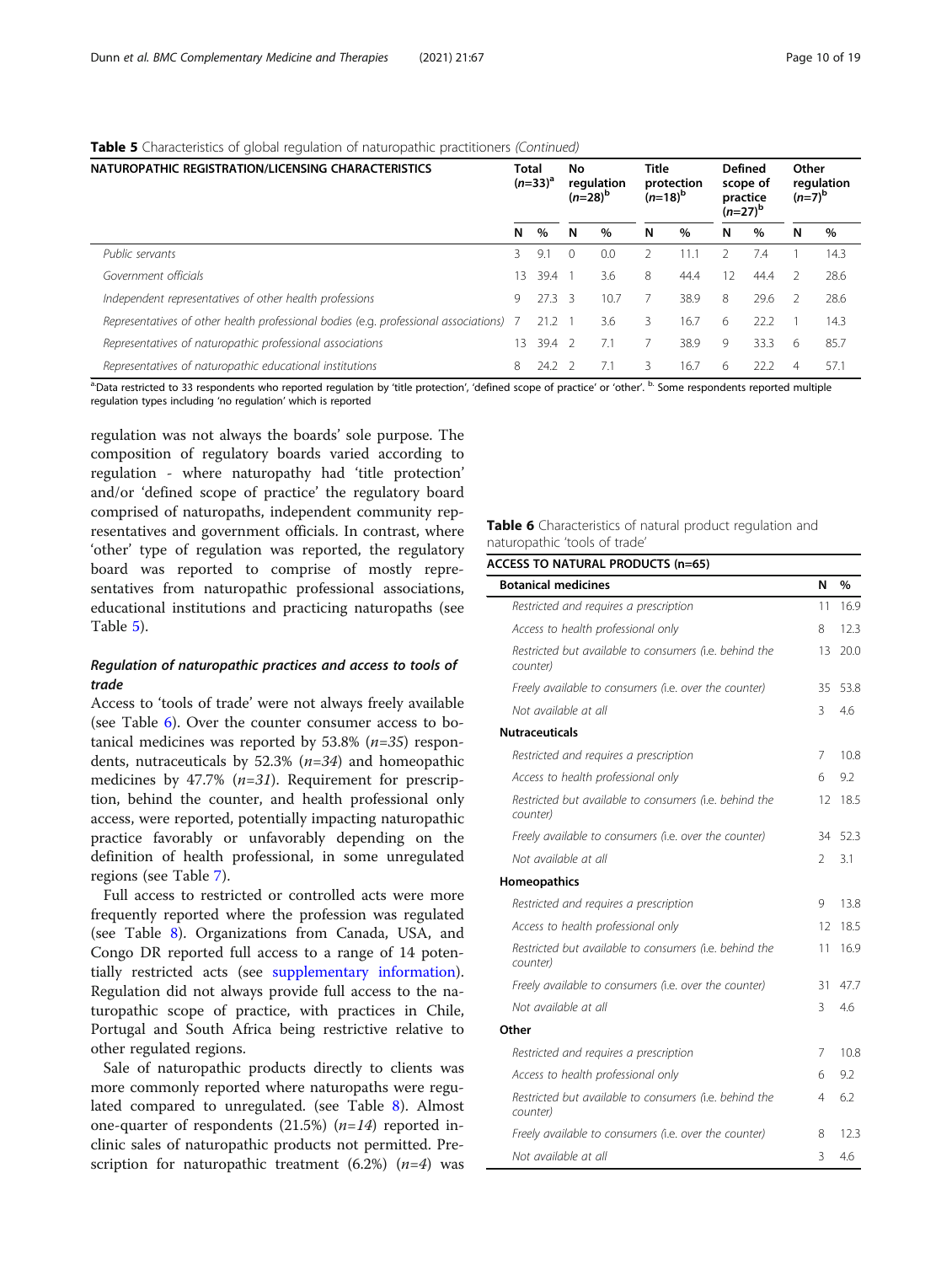| Country                              | <b>Botanical Medicines</b> | <b>Nutraceuticals</b> | Homeopathics |
|--------------------------------------|----------------------------|-----------------------|--------------|
| Australia                            |                            |                       |              |
| Restricted and requires prescription |                            | ¥                     |              |
| Access to health professionals only  |                            | ¥                     |              |
| Brazil                               |                            |                       |              |
| Restricted and requires prescription |                            |                       | $\ast$       |
| Access to health professionals only  |                            | $*$                   |              |
| Chile                                |                            |                       |              |
| Restricted and requires prescription |                            |                       | ¥            |
| Access to health professionals only  |                            |                       |              |
| France                               |                            |                       |              |
| Restricted and requires prescription |                            |                       | ¥            |
| Access to health professionals only  |                            |                       |              |
| Mexico                               |                            |                       |              |
| Restricted and requires prescription |                            | $\ast$                |              |
| Access to health professionals only  |                            |                       |              |
| Nepal                                |                            |                       |              |
| Restricted and requires prescription |                            |                       |              |
| Access to health professionals only  |                            | $\ast$                |              |
| Slovenia                             |                            |                       |              |
| Restricted and requires prescription |                            |                       |              |
| Access to health professionals only  |                            |                       | $\ast$       |
| UK                                   |                            |                       |              |
| Restricted and requires prescription |                            | $\ast$                |              |
| Access to health professionals only  |                            |                       | $*$          |
| Uruguay                              |                            |                       |              |
| Restricted and requires prescription |                            |                       |              |
| Access to health professionals only  |                            |                       | ¥            |

<span id="page-10-0"></span>Table 7 Limitation of naturopathic tools of trade reported by country

not allowed in Belgium, Egypt, Florida [USA], and Venezuela (see [supplementary information\)](#page-17-0).

Of 65 total respondents, more than half reported some access to general manipulation (66.2%)  $(n=43)$ , followed by acupuncture  $(55.4%)$   $(n=36)$  with fewer reporting ability to undertake cervical manipulation (47.7%) ( $n=$ 31) (see [supplementary information](#page-17-0)). Access was reported even with regulation of chiropractic, osteopaths, and acupuncturists, indicating shared access to therapies between profession, although potentially with some limitations.

Of the 65 total respondents, ability to write pharmaceutical prescriptions (full access, limited, permitted but not in curriculum) was reported by approximately onequarter (26.1%,  $n=17$ ) of respondents, most commonly in regulated jurisdictions. A minority of respondents  $(15.4%)$  (*n=10*) reported physical examination being restricted, and for almost one third of respondents (32.3%)  $(n=21)$  laboratory pathology testing was not permitted.

## Perception of naturopathic regulation

Respondent organizations (95.4%)  $(n=62)$  commonly reported support for regulation of naturopathy, although opposition to further regulation was reported by Germany, where long-standing 'Heilpraktiker' regulation provides access to a broad range of therapies. The Swedish respondent which reported self-regulation of education and 'defined scope of practice' was undecided about statutory regulation due to concerns about more restrictive practice, and the organization from Egypt was unsure.

Statutory regulation was perceived to provide public protection from unqualified or incompetent practitioners and to overcome lack of practice control systems, and diploma mills that provided low quality education, as the following representative quotes indicate:

"… There are education providers who are offering naturopathic education without government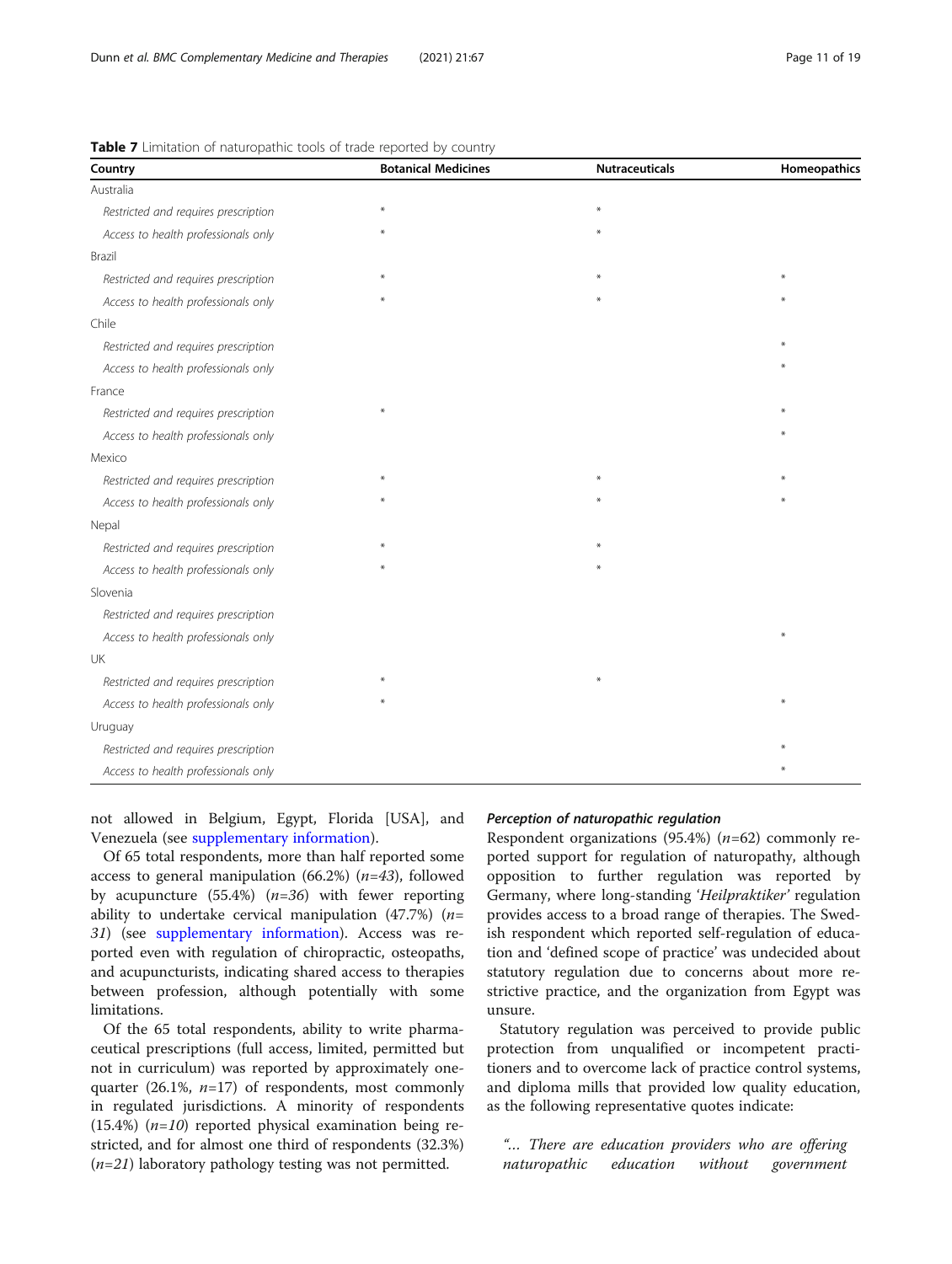|                                 | No<br>Regulation<br>$(n=28)^{b}$  | <b>Title</b><br>protection<br>$(n=18)^{b}$     | <b>Defined</b><br>Practice<br>$(n=27)^{b}$ | Other<br>$(n=7)^{b}$ | No<br>Regulation<br>$(n=28)^{b}$    | <b>Title</b><br>protection<br>$(n=18)^{b}$           | Defined<br>Practice<br>$(n=27)^{b}$ | Other<br>$(n=7)^{b}$ |
|---------------------------------|-----------------------------------|------------------------------------------------|--------------------------------------------|----------------------|-------------------------------------|------------------------------------------------------|-------------------------------------|----------------------|
|                                 | N (%)                             | N (%)                                          | N(%)                                       | N (%)                | N (%)                               | N(%)                                                 | N(%)                                | N(%)                 |
|                                 |                                   | Ordering pathology/ laboratory tests and scans |                                            |                      |                                     | General physical examination                         |                                     |                      |
| <b>Full Access</b>              | 3(10.7)                           | 11(61.1)                                       | 12 (44.4)                                  | 2(28.5)              | 17 (60.7)                           | 16 (88.8)                                            | 24 (88.8)                           | 4(57.1)              |
| <b>Limited Access</b>           | 10 (35.7)                         | 6(33.3)                                        | 14 (51.8)                                  | 3(42.8)              | 2(7.1)                              | 1(5.5)                                               | 2(7.4)                              | 2(28.5)              |
| Permitted but NOT in Curriculum | 0(0.0)                            | 0(0.0)                                         | 0(0.0)                                     | 1(14.2)              | 3(10.7)                             | 0(0.0)                                               | 0(0.0)                              | 0(0.0)               |
| Not Allowed                     | 15 (53.5)                         | 1(5.5)                                         | 1(3.7)                                     | 1(14.2)              | 6(21.4)                             | 1(5.5)                                               | 1(3.7)                              | 0(0.0)               |
| Unsure                          | 0(0.0)                            | 0(0.0)                                         | 0(0.0)                                     | 0(0.0)               | (0.0)                               | 0(0.0)                                               | 0(0.0)                              | 1(14.2)              |
|                                 | <b>Obstetrics/ Maternity Care</b> |                                                |                                            |                      | Acupuncture                         |                                                      |                                     |                      |
| <b>Full Access</b>              | 0(0.0)                            | 4(22.2)                                        | $6(22.2)^a$                                | 0(0.0)               | 6(21.4)                             | 12 (66.6)                                            | 16 (59.2)                           | 2(28.5)              |
| <b>Limited Access</b>           | 6(21.4)                           | 11(61.1)                                       | 13 $(48.1)$ <sup>a</sup>                   | 3(42.8)              | 2(7.1)                              | 3(16.6)                                              | 5(18.5)                             | 0(0.0)               |
| Permitted but NOT in Curriculum | 4(14.2)                           | 0(0.0)                                         | $1(3.7)$ <sup>a</sup>                      | 0(0.0)               | 4 (14.2)                            | 0(0.0)                                               | 1(3.7)                              | 4(57.1)              |
| Not Allowed                     | 17 (60.7)                         | 3(16.6)                                        | 6 $(22.2)$ <sup>a</sup>                    | 2(28.5)              | 16(57.1)                            | 3(16.6)                                              | 3(11.1)                             | 0(0.0)               |
| Unsure                          | 1(3.5)                            | 0(0.0)                                         | 0(0.0)                                     | 2(28.5)              | (0.0)                               | 0(0.0)                                               | 2(7.4)                              | 1(14.2)              |
|                                 |                                   | <b>Diagnosis of Health Conditions</b>          |                                            |                      | <b>Cervical Manipulation</b>        |                                                      |                                     |                      |
| <b>Full Access</b>              | 4(14.2)                           | 13 (72.2)                                      | $17(62.9)^a$                               | 3(42.8)              | 3(10.7)                             | 12 (66.6)                                            | 20 (74.0)                           | 1(14.2)              |
| <b>Limited Access</b>           | 7(25.0)                           | 3(16.6)                                        | 5 $(18.5)^a$                               | 1(14.2)              | 3(10.7)                             | 3(16.6)                                              | 3(11.1)                             | 2(28.5)              |
| Permitted but NOT in Curriculum | 0(0.0)                            | 0(0.0)                                         | 0(0.0)                                     | 1(14.2)              | 1(3.5)                              | 0(0.0)                                               | 0(0.0)                              | 1(14.2)              |
| Not Allowed                     | 17 (60.7)                         | 2(11.1)                                        | 4 $(14.8)^a$                               | 2(28.5)              | 18 (64.2)                           | 3(16.6)                                              | 4(14.8)                             | 2(28.5)              |
| Unsure                          | 0(0.0)                            | 0(0.0)                                         | 0(0.0)                                     | 0(0.0)               | 3(10.7)                             | 0(0.0)                                               | 0(0.0)                              | 1(14.2)              |
|                                 | <b>Taking Blood Samples</b>       |                                                |                                            |                      | <b>General Manipulation</b>         |                                                      |                                     |                      |
| <b>Full Access</b>              | 0(0.0)                            | 9(50.0)                                        | 10 (37.0)                                  | 1(14.2)              | 6(21.4)                             | 14 (77.7)                                            | 22 (81.4)                           | 3(42.8)              |
| <b>Limited Access</b>           | 5(17.8)                           | 4(22.2)                                        | 9(33.3)                                    | 2(28.5)              | 4 (14.2)                            | 1(5.5)                                               | 2(7.4)                              | 1(14.2)              |
| Permitted but NOT in Curriculum | 2(7.1)                            | 0(0.0)                                         | 0(0.0)                                     | 2(28.5)              | 5(17.8)                             | 1(5.5)                                               | 0(0.0)                              | 1(14.2)              |
| Not Allowed                     | 21 (75.0)                         | 5(27.7)                                        | 8(29.6)                                    | 2(28.5)              | 12 (42.8)                           | 2(11.1)                                              | 3(11.1)                             | 1(14.2)              |
| Unsure                          | 0(0.0)                            | 0(0.0)                                         | 0(0.0)                                     | (0.0)                | 1(3.5)                              | 0(0.0)                                               | 0(0.0)                              | 1(14.2)              |
|                                 |                                   | <b>Intravenous Administration</b>              |                                            |                      | Naturopathic treatment Prescription |                                                      |                                     |                      |
| <b>Full Access</b>              | 0(0.0)                            | 9(50.0)                                        | 9(33.3)                                    | 1(14.2)              | 21 (75.0)                           | 17 (94.4)                                            | 27 (100.0)                          | 6(85.7)              |
| <b>Limited Access</b>           | 4(14.2)                           | 4(22.2)                                        | 8(29.6)                                    | 1(14.2)              | 3(10.7)                             | 1(5.5)                                               | 0(0.0)                              | 1(14.2)              |
| Permitted but NOT in Curriculum | 3(10.7)                           | 0(0.0)                                         | 0(0.0)                                     | 0(0.0)               | 0(0.0)                              | 0(0.0)                                               | 0(0.0)                              | 0(0.0)               |
| Not Allowed                     | 21 (75.0)                         | 5(27.7)                                        | 10 (37.0)                                  | 3(42.8)              | 1(3.5)                              | 0(0.0)                                               | 0(0.0)                              | 0(0.0)               |
| Unsure                          | 0(0.0)                            | 0(0.0)                                         | 0(0.0)                                     | 2(28.5)              | 1(3.5)                              | 0(0.0)                                               | 0(0.0)                              | 0(0.0)               |
|                                 | <b>Minor Surgery</b>              |                                                |                                            |                      |                                     | Sale of Naturopathic Products within Clinic          |                                     |                      |
| <b>Full Access</b>              | 1(3.5)                            | 9(50.0)                                        | 10 (37.0)                                  | 0(0.0)               | $15(53.5)^a$                        | 13 (72.2)                                            | 21(77.7)                            | 6(85.7)              |
| Limited Access                  | 2(7.1)                            | 3(16.6)                                        | 4(14.8)                                    | 1(14.2)              | $2(7.1)^a$                          | 1(5.5)                                               | 0(0.0)                              | 0(0.0)               |
| Permitted but NOT in Curriculum | 2(7.1)                            | 0(0.0)                                         | 0(0.0)                                     | 0(0.0)               | $2(7.1)^a$                          | 0(0.0)                                               | 0(0.0)                              | 0(0.0)               |
| Not Allowed                     | 23 (82.1)                         | 6(33.3)                                        | 13 (48.1)                                  | 6(85.7)              | $8(28.5)^a$                         | 4(22.2)                                              | 4(14.8)                             | 1(14.2)              |
| Unsure                          | 0(0.0)                            | 0(0.0)                                         | 0(0.0)                                     | 0(0.0)               | (0.0)                               | 0(0.0)                                               | 2(7.4)                              | 0(0.0)               |
|                                 |                                   | <b>Pharmaceutical Prescription</b>             |                                            |                      |                                     | Non-Conventional Laboratory tests (urine/hair/stool) |                                     |                      |
| Full Access                     | 0(0.0)                            | 7(38.8)                                        | 8 (29.6)                                   | 0(0.0)               | 16(57.1)                            | 13 (72.2)                                            | 20 (74.0)                           | 5(71.4)              |
| <b>Limited Access</b>           | 3(10.7)                           | 4(22.2)                                        | 5(18.5)                                    | 1(14.2)              | 2(7.1)                              | 2(11.1)                                              | 5(18.5)                             | 0(0.0)               |
| Permitted but NOT in Curriculum | 1(3.5)                            | 0(0.0)                                         | 0(0.0)                                     | 0(0.0)               | 2(7.1)                              | 1(5.5)                                               | 0(0.0)                              | 1(14.2)              |
| Not Allowed                     | 23 (82.1)                         | 6(33.3)                                        | 13 (48.1)                                  | 6(85.7)              | 7(25.0)                             | 2(11.1)                                              | 2(7.4)                              | 0(0.0)               |
| Unsure                          | 0(0.0)                            | 0(0.0)                                         | 0(0.0)                                     | 0(0.0)               | 1(3.5)                              | 0(0.0)                                               | 0(0.0)                              | 1(14.2)              |

## <span id="page-11-0"></span>Table 8 Access by naturopaths to controlled or restricted acts<sup>c</sup>

<sup>a</sup>Adjusted for missing data; <sup>b.</sup>Some respondents reported multiple regulation types; <sup>c</sup> Analysis excluded Belgium, Egypt, Hong Kong, State (USA) which did not<br>indicate regulation type, see [supplementary information](#page-17-0)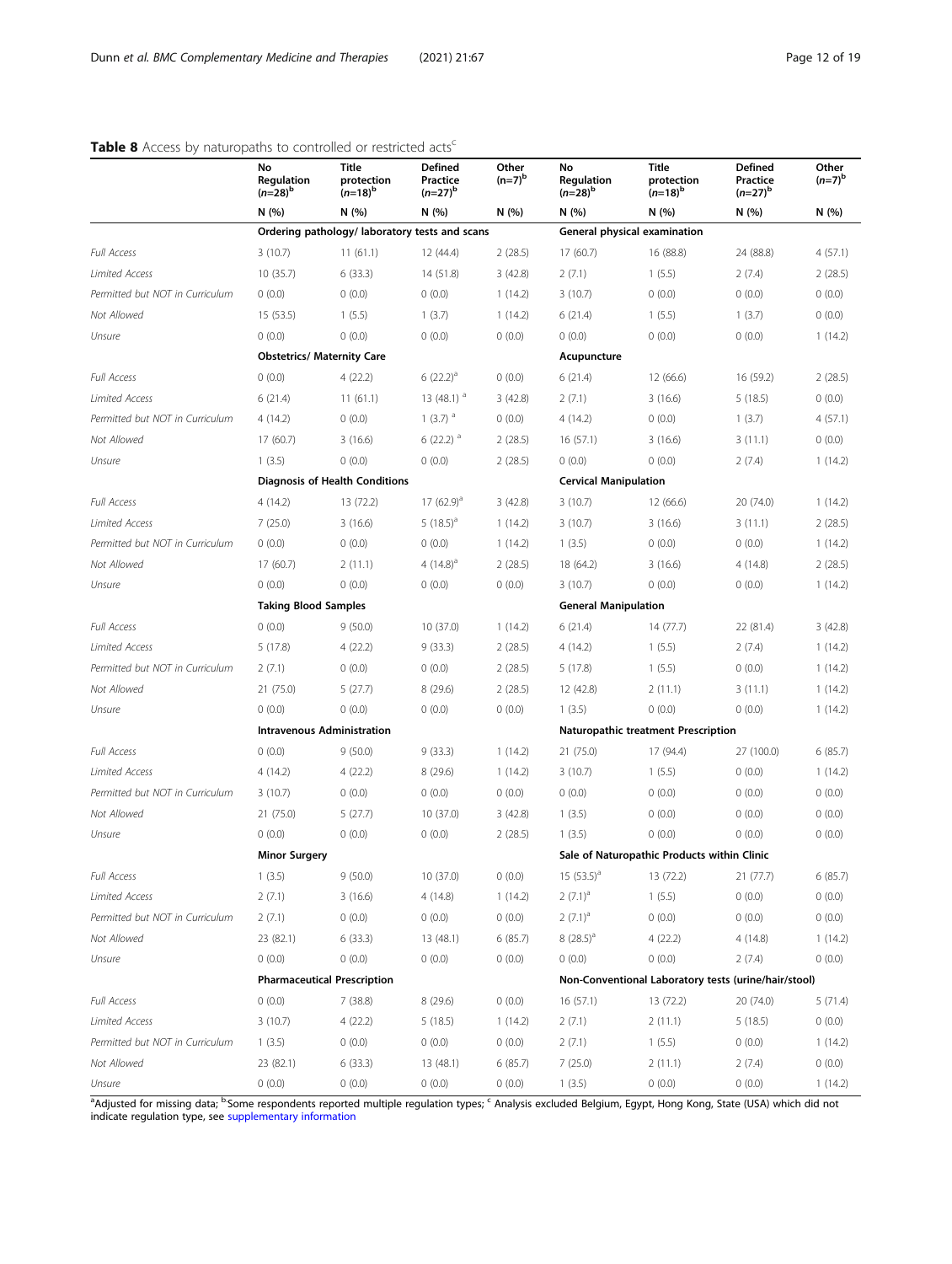approval to innocent members of the public who have no awareness of the quality of these nonapproved programs. With no formal registration of the profession there is no enforceable national standard" (Australian professional association).

"As naturopathy is not regulated, and membership to professional organizations is voluntary, there is little control over safety of practitioners once they are qualified and beyond the supervision of our College" (NZ educational institution).

Regulation was perceived to raise and enforce education and practice standards, provide public safety, state recognition, title protection, public access to reimbursement schemes for costs associated with naturopathic care, and to overcome issues associated with equal employment opportunities in national health systems.

However, regulation of naturopathy was reported to not necessarily provide legitimacy and acceptance by other health profession, nor guarantee state alliance and benefits afforded other health practitioners, as indicated by the following representative quote.

"We were being penalized by the Medical Association saying that we are not professions of Health and for this reason we had to pay the VAT- tax (tax on value added) … They … put in Tax Enforcement" (Portugal professional association).

Instruments of occupational control reported by respondents included the establishment of an accreditation board to regulate education, development of national curriculum guidelines, educational consortiums, professional association standards, self-regulation body, and professional codes used to differentiate the qualified from the unqualified, to provide public certainty around naturopathic education, to advance the profession and provide commercial advantage.

In jurisdictions where naturopathy was regulated, respondents reported formalized frameworks that linked regulation with education and entry to profession providing consistent quality control mechanisms for education providers and practitioners entering practice, as the following representative quotes indicate.

"Regulators accept educational standards set by the CNME in the USA; thus, regulators tend to have standards across North America in respect to examination and licensure" (Canada professional association).

"Any education and training in naturopathy requires statutory health council approval against its mandate to protect the health of the public" (South Africa regulator).

Respondents perceived naturopathic regulation to be politically influenced and circumvented by other health professions protecting market share. Almost one-third of respondents (31%,  $n=20$ ) reported opposition from medical associations, osteopathic medical, and other health professional associations – nurses, physiotherapists, pharmacists, dieticians, psychologists, dentists, and some chiropractic associations. A regional professional association in USA reported:

"[State] affiliate of the American Medical Association; Chiropractic Association, Nursing Association, Pharmacy Association have all testified against our original licensure as well as more recent efforts to expand our scope of pharmaceutical prescribing rights" (USA regional professional association).

Other respondents described the challenge of overcoming opposition by state bureaucrats who were perceived to subvert the naturopathic contribution to integrative health care by strategic exclusion from policy development in favor of established health profession, as the following quote demonstrates.

"The current political context is very challenging. There are very complex class conflicts of interest. For example, we were not cited in the WHO GLOBAL REPORT ON TRADITIONAL AND COMPLEMEN-TARY MEDICINE 2019. The questionnaire was sent to a department of the government responsible for integrative practices, and the respondent concealed all the information about the bachelor's degree in naturopathy, citing only specializations linked to traditional medicine from other health professions. This attitude generated a conflict, the working group that produced most of the technical documents for the technical area of government responsible for traditional medicine and integrative practices, was predominantly composed by naturopaths. We are currently requesting an erratum of the publication for the WHO" (Brazil educational institution).

Controversy over regulation was reported by the respondent from Germany. Medical doctors were reported to want increased Heilpraktiker education, and some osteopaths and homeopaths were reported to favor development of separate professions within or outside the 'Heilpraktiker' framework.

In addition, some organizations reported intraprofessional opposition to regulation. Some respondents  $(12.3\%)$   $(n=8)$  from Australia, Italy, Spain, and USA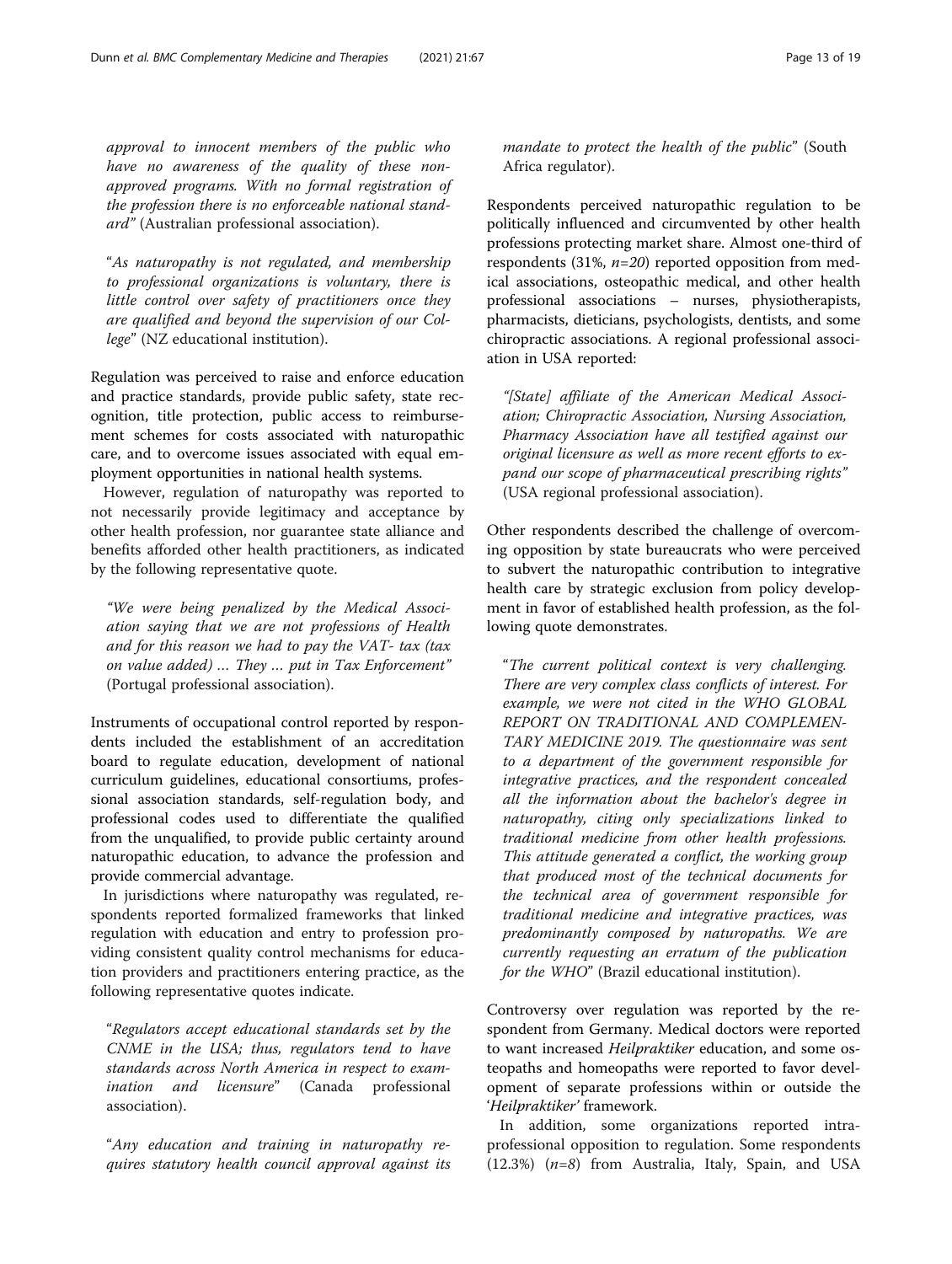perceived unlicensed naturopaths, mixed natural medicine associations, and professional associations with no economic interest in regulation, hindered progress on regulation in order to maintain their own interests.

#### Factors perceived to impact regulation of naturopaths

Most respondents reported 'attitude of decision makers'  $(87.7%)$   $(n=57)$ ; 'opinion of other health practitioner groups (including medical doctors)'  $(76.9\%)$   $(n=50)$ ; 'regulation or scope of other health practitioners' (73.8%) ( $n=48$ ); and 'existing legislation' (73.8%) ( $n=48$ ) as factors impacting the regulation of naturopaths. Where no regulation existed 'professional unity' (or lack thereof) was commonly reported to have most impact on naturopathic regulation (85.7%)  $(n=24)$ .

## Access to public resources and reimbursements for naturopathic services

Most respondents reported 'full or limited access' to private health insurance  $(63.1\%)$   $(n=41)$ , relatively few respondents reported accesses to government funded public health  $(13.8\%)$   $(n=9)$  and medical integration  $(21.5%)$  (*n=14*). Where respondents reported 'title protection' access to private health insurance  $(88.9%)$  (*n*= 16), government funded public health (33.3%  $(n=6)$  and medical integration  $(55.5%)$   $(n=10)$  were more commonly reported, (see Table [9\)](#page-14-0).

Most respondents reported the most common payment options for naturopathic services were direct out of pocket followed by private health insurance. Almost two thirds of respondents (66.2%)  $(n=43)$  reported out of pocket payment for naturopathic consultations, product prescriptions  $(64.6\%)$   $(n=42)$ , and in-office treatments (58.5%) ( $n=38$ ). Respondents reported some reimbursement by private health insurance for consultations 55.4%  $(n=36)$ , product prescriptions  $(21.5%)$   $(n=14)$  and inoffice treatments  $(55.4%)$   $(n=36)$  (see Table [9](#page-14-0)), with coverage of consultation costs and in-office treatments more frequently reported when the profession was regulated.

Consumer access to reimbursement of costs for naturopathic services where unregulated, were reported to be dependent on practitioner holding malpractice insurance (39.2%)  $(n=11)$ , or the practitioner's level of education and qualification (35.7%) ( $n=10$ ), or a registration title or number from a voluntary regulatory board (32.1%)  $(n=9)$ . Reimbursements where naturopathic medicine was regulated were reported to be dependent on practitioner holding a registered title or number issued by regulatory board, type of therapies or treatment provided ('title protection' 61.1%,  $[n=11]$ ) ('defined scope of practice' 51.8%,  $[n=14]$ ), diagnosed disease or condition ('title protection' 44.4%,  $[n=8]$ ) and practitioner holding malpractice insurance ('defined scope of

practice' 40.7%,  $[n=11]$ ) (see Table [9](#page-14-0)). Using a sevenpoint rating scale, most respondents  $(56.9%)$   $(n=37)$  perceived reimbursement of costs associated with naturopathic care to be 'more than moderately' tied to regulation (M=6), integration (55.3%)  $(n=36)$ ] (M=6) and utilization of naturopathic services (56.9%)  $(n=37)$  (M= 6).

#### **Discussion**

The results presented here represent the first in-depth examination of global naturopathic regulation, education, and policy frameworks that constrain professionalization and integration into health systems, as perceived by the naturopathic community. Key findings serve to inform policy development by state, professional bodies, educational institutions, and third-party funders for development of frameworks that support professional formation, public access, and integration into national health systems. Closer examination of the interface between country, regulation, and education frameworks should be considered in future research.

## Regulation

## Diverse regulation is a barrier to consistent education, professional frameworks, and integration

Our study demonstrated significant heterogeneity and wide-ranging methods of global naturopathic regulation, which may act as a barrier to development of consistent global educational and professional frameworks, and integration. This may in part be compounded by the difficulties in many countries to accurately capture naturopathic medicine in legislation. Broad terminology (e.g. 'natural medicine') or more narrow definitions based on specific therapeutic tools (e.g. 'herbal medicine') may be used by governments, as this is often easier to practically implement than regulation of a complex system of traditional medicine. This would explain variations within the WHO 2019 T&CM report, which reported population use of naturopathy in 98 of 133 countries (73.6%), yet practicing naturopaths in 35 countries (26.3%) [\[25\]](#page-18-0), and differences with WNF reported presence of naturopathic practitioners in 81 countries [[9\]](#page-18-0).

The recommendation by the WHO that national policy development of T&CM practitioners and practices is the responsibility of member states [\[26](#page-18-0)], without provision for clear guidance, potentially underpins this issue. An alternative explanation for the results, is habituated denial of naturopathic practitioners' contribution to healthcare, an exclusionary tactic reported by Brazil in our study, but one that has also been reported by other professions [\[27\]](#page-18-0).

Inconsistent or delayed regulation of T&CM professions may potentially be less about risk management –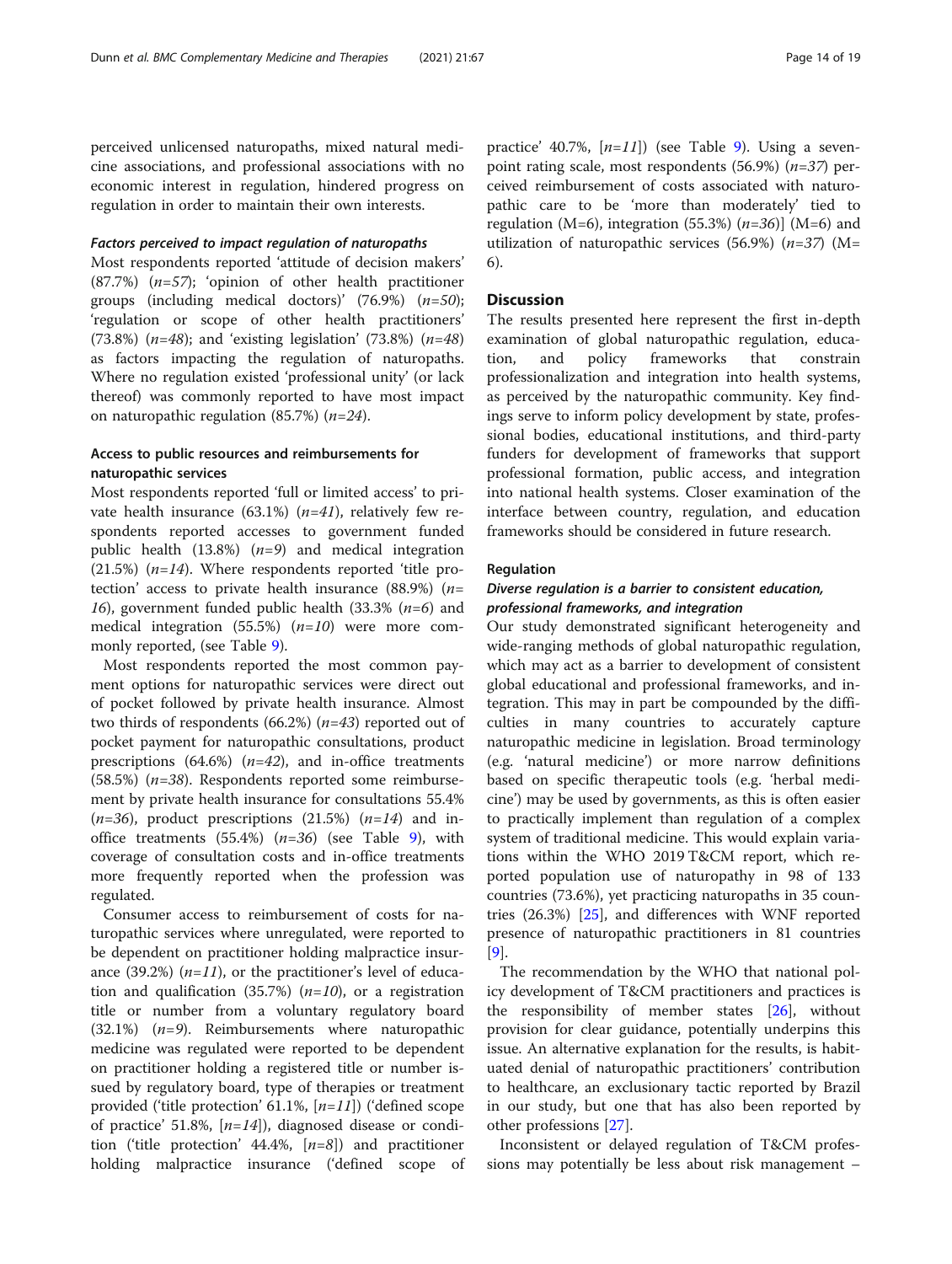## <span id="page-14-0"></span>Table 9 Access by naturopaths to private and public resources and reimbursements<sup>c</sup>

|                                                                                                             | <b>Regulation Type</b>   |                               |                                         |                                         |                    |
|-------------------------------------------------------------------------------------------------------------|--------------------------|-------------------------------|-----------------------------------------|-----------------------------------------|--------------------|
|                                                                                                             | <b>Total</b><br>$(n=65)$ | No Regulation<br>$(n=28)^{6}$ | <b>Title protection</b><br>$(n=18)^{b}$ | <b>Defined Practice</b><br>$(n=27)^{b}$ | Other<br>$(n=7)^b$ |
| Access to private health insurance                                                                          | N(% )                    | N (%)                         | N (%)                                   | N (%)                                   | N(%)               |
| Full/Limited Access                                                                                         | 41(63.1)                 | 14 (50.0)                     | 16 (88.9)                               | 20 (74.0)                               | 7(100.0)           |
| Not Allowed/Not Applicable                                                                                  | 23 (35.4)                | 13 (46.4)                     | 1(5.5)                                  | 6(22.2)                                 | 0(0.0)             |
| Unsure                                                                                                      | 3(4.6)                   | 1(3.5)                        | 1(5.5)                                  | 1(3.7)                                  | 0(0.0)             |
| Access to government funded public health                                                                   |                          |                               |                                         |                                         |                    |
| Full/Limited Access                                                                                         | $9(13.8)^a$              | $(7.1)^a$                     | $6(33.3)^a$                             | $8(29.6)^a$                             | 0(0.0)             |
| Not Allowed/Not Applicable                                                                                  | 55 (84.6)                | 25 $(89.2)^a$                 | 11 $(61.1)^a$                           | 18 $(66.6)^a$                           | 7(100.0)           |
| Unsure                                                                                                      | 0(0.0)                   | 0(0.0)                        | 0(0.0)                                  | 0(0.0)                                  | 0(0.0)             |
| Access to medical integration (hospital privileges)                                                         |                          |                               |                                         |                                         |                    |
| Full/Limited Access                                                                                         | 14 $(21.5)^a$            | 4 $(14.2)^{a}$                | 10 $(55.5)^a$                           | 11 $(40.7)^a$                           | 1(14.2)            |
| Not Allowed/Not Applicable                                                                                  | 49 (75.4)                | 23 $(82.1)^a$                 | $7(38.8)^a$                             | $14(51.8)^a$                            | 6(85.7)            |
| Unsure                                                                                                      | 1(1.5)                   | 0(0.0)                        | 0(0.0)                                  | 1(3.7)                                  | 0(0.0)             |
| Method of payment/cost reimbursement for naturopathic services                                              |                          |                               |                                         |                                         |                    |
| Direct payment by patient (no reimbursement by third-party)                                                 |                          |                               |                                         |                                         |                    |
| <b>Consultation Costs</b>                                                                                   | 43 (66.2)                | 13 (46.4)                     | 12(66.6)                                | 20 (74.0)                               | 4(57.1)            |
| Naturopathic Product Prescriptions                                                                          | 42 (64.6)                | 13 (46.4)                     | 13 (72.2)                               | 20 (74.0)                               | 5(71.4)            |
| In-Office treatments                                                                                        | 38 (58.5)                | 11 (39.2)                     | 13 (72.2)                               | 20 (74.0)                               | 4(57.1)            |
| Government funded / public health reimbursement                                                             |                          |                               |                                         |                                         |                    |
| <b>Consultation Costs</b>                                                                                   | 6(9.2)                   | 0(0.0)                        | 6(33.3)                                 | 6(22.2)                                 | 0(0.0)             |
| Naturopathic Product Prescriptions                                                                          | 0(0.0)                   | 0(0.0)                        | 0(0.0)                                  | 0(0.0)                                  | 0(0.0)             |
| In-Office treatments                                                                                        | 7(10.8)                  | 1(3.5)                        | 6(33.3)                                 | 5(18.5)                                 | 1(14.2)            |
| Private health insurance reimbursement                                                                      |                          |                               |                                         |                                         |                    |
| <b>Consultation Costs</b>                                                                                   | 36 (55.4)                | 13 (46.4)                     | 13 (72.2)                               | 19 (70.3)                               | 4(57.1)            |
| Naturopathic Product Prescriptions                                                                          | 14(21.5)                 | 5(17.8)                       | 4(22.2)                                 | 4(14.8)                                 | 1(14.2)            |
| In-Office treatments                                                                                        | 36 (55.4)                | 11(39.2)                      | 14(77.7)                                | 18 (66.6)                               | 4(57.1)            |
| Other third-party funder reimbursement (e.g. Veteran's affairs, Employer-funded workplace injury insurance) |                          |                               |                                         |                                         |                    |
| <b>Consultation Costs</b>                                                                                   | 10(15.4)                 | 2(7.1)                        | 4(22.2)                                 | 6(22.2)                                 | 1(14.2)            |
| Naturopathic Product Prescriptions                                                                          | 1(1.5)                   | 0(0.0)                        | 0(0.0)                                  | 0(0.0)                                  | (0.0)              |
| In-Office treatments                                                                                        | 7(10.8)                  | 1(3.5)                        | 3(16.6)                                 | 4(14.8)                                 | 1(14.2)            |
| Not applicable                                                                                              |                          |                               |                                         |                                         |                    |
| <b>Consultation Costs</b>                                                                                   | 10(15.4)                 | 9(32.1)                       | 0(0.0)                                  | 1(3.7)                                  | 0(0.0)             |
| Naturopathic Product Prescriptions                                                                          | 10(15.4)                 | 8(28.5)                       | 0(0.0)                                  | 1(3.7)                                  | 0(0.0)             |
| In-Office treatments                                                                                        | 9(13.8)                  | 7(25.0)                       | 0(0.0)                                  | 1(3.7)                                  | 0(0.0)             |
| Factors that impact patient cost reimbursement of naturopathic services                                     |                          |                               |                                         |                                         |                    |
| Practitioner must have malpractice insurance                                                                | 21(32.3)                 | 11 (39.2)                     | 5(27.7)                                 | 11(40.7)                                | 3(42.8)            |
| Practitioner must have registered title/number from regulatory body                                         | 30(46.2)                 | 9(32.1)                       | 11(61.1)                                | 18 (66.6)                               | 4(57.1)            |
| Patient characteristics (e.g. veterans, workplace, injury, elderly)                                         | 3(4.6)                   | 1(3.5)                        | 3(16.6)                                 | 3(11.1)                                 | (0.0)              |
| Diagnosed disease/condition                                                                                 | 13 (20.0)                | 2(7.1)                        | 8(44.4)                                 | 9(33.3)                                 | 2(28.5)            |
| Level of practitioner education/qualification                                                               | 19 (29.2)                | 10(35.7)                      | 7(38.8)                                 | 9(33.3)                                 | 2(28.5)            |
| Referral from a medical practitioner                                                                        | 8(12.3)                  | 3(10.7)                       | 3(16.6)                                 | 3(11.1)                                 | 1(14.2)            |
| Type of therapies /treatments provided by the practitioner                                                  | 24 (36.9)                | 7(25.0)                       | 11(61.1)                                | 14 (51.8)                               | 3(42.8)            |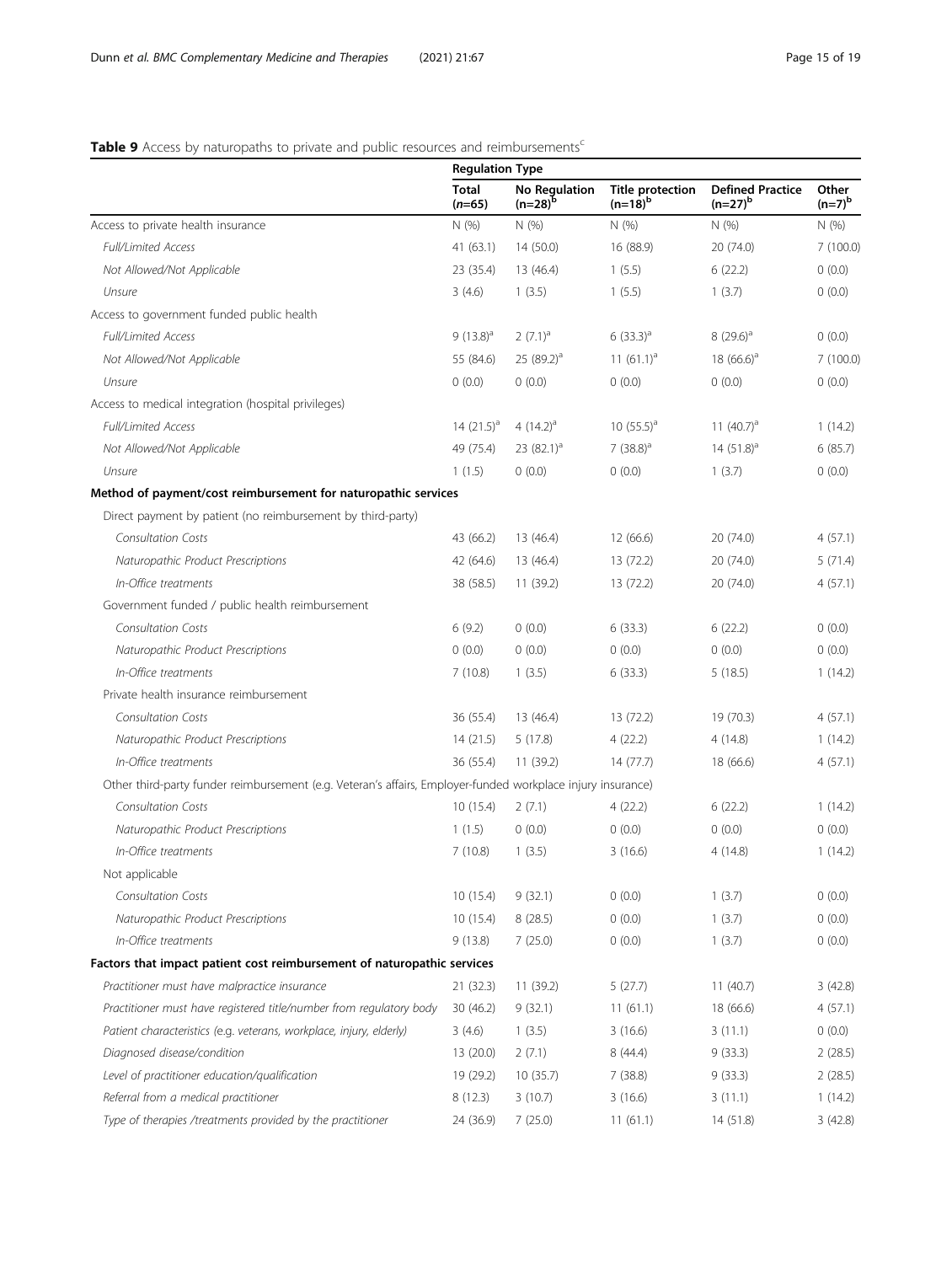|                | <b>Regulation Type</b>   |                               |                                  |                                         |                    |
|----------------|--------------------------|-------------------------------|----------------------------------|-----------------------------------------|--------------------|
|                | <b>Total</b><br>$(n=65)$ | No Regulation<br>$(n=28)^{p}$ | Title protection<br>$(n=18)^{b}$ | <b>Defined Practice</b><br>$(n=27)^{b}$ | Other<br>$(n=7)^b$ |
| Other          | $13(20.0)$ 6 (21.4)      |                               | 5(27.7)                          | 7 (25.9)                                | 1 (14.2)           |
| Not applicable | 19 (29.2)                | 12(42.8)                      | 1 (5.5)                          | 3(11.1)                                 | 1(14.2)            |

Table 9 Access by naturopaths to private and public resources and reimbursements<sup>c</sup> (Continued)

<sup>a</sup>Adjusted for missing data; <sup>b.</sup>Some respondents reported multiple regulation types.<sup>c</sup> Analysis excluded Belgium, Egypt, Hong Kong, State (USA) which did not indicate regulation type

control of sub-standard education, practice standards, and public safety, and more about national politics and established state-profession relations – and may reflect professional tensions between biomedicine and complementary medicine, as reported elsewhere [\[21](#page-18-0), [28](#page-18-0)–[30](#page-18-0)]. Prejudice against professionalization of T&CM practitioners by established health profession undertaking boundary construction, jurisdictional protection, and expansion of practices, supported by enduring structural arrangements, is well documented in the literature in many of the countries that have been part of this study. In South Africa, for example, the Medical Association of South Africa in 1953 declared naturopathy unscientific, and through code of ethics, prohibited collaboration between doctors and naturopathic practitioners, which has been reinforced through regulatory Acts [\[21](#page-18-0)]. Inconsistent and delayed regulation by the state enables continued biomedical hegemony and economic self-interest, marginalization of naturopathic practitioners and consumers, and negates broader interests of society.

Our results confirm and extend findings from the pan-European CAMbrella project [\[19](#page-18-0), [23](#page-18-0)], which found EU regulation directing member states to develop T&CM health policy, resulted in diverse regulation that was non-conformant with EU Cross-border Healthcare Directive and out of step with current theory of risk management, risk regulation and patient safety. In this study, patient's seeking T&CM across borders encountered different training of identical T&CM practitioners, and different reimbursement systems. Diverse regulation was found to be a barrier to consistent delivery of T&CM treatment and research [\[23,](#page-18-0) [31\]](#page-18-0). Our study suggests heterogeneity extends to include inconsistent global delivery of education, development of professional frameworks, and integration.

## Integration of naturopathic medicine into health care systems

We found limited reporting of integration of naturopathic services in healthcare systems in 29 countries, although there are other examples of state-funded naturopathic services. In India, the separate Ministry of AYUSH (abbreviation for Ayurveda, Yoga and Naturopathy, Unani, Siddha and Homeopathy) is responsible for mainstreaming this range of T&CM medical systems,

and in 2014, forty-two AYUSH hospitals providing 1107 beds, were reported to provide yoga and naturopathy services [\[32](#page-18-0)].

In our study, access to private health insurance, government funded public health and medical integration were more frequently reported where 'title protection' forms of regulation existed. Full access to government funded public health, was only reported in USA (and then only in some States), and full medical integration only reported in Congo DR, Zambia, and Switzerland. Lack of integration may create additional difficulties for patients who wish to use naturopathy in addition to other services. Individuals with chronic health conditions use T&CM care regularly and frequently for condition management, and limited system interface may mean consumers have to manage and negotiate parallel systems, determining interpretation, and sharing of health information between healthcare providers [\[33\]](#page-18-0).

Limited medical integration of naturopathic medicine reported in our study is consistent with findings in chiropractic, where chiropractic integration was limited to several hospital outpatient settings [\[34\]](#page-18-0). Integration of naturopathy into health systems requires political will, potentially driven by a demanding public, as demonstrated by Switzerland constitutional referendum in 2009 that resulted in inclusion of complementary medicine in Article 118a of the Switzerland Constitution [\[35\]](#page-18-0) and in 2017, inclusion of some T&CM in mandatory health insurance when delivered by dual trained conventional doctors [\[36](#page-18-0)].

Consistent with our findings, the last major Australian (Victorian) government review into the regulatory and legislative requirements for naturopathy, found lack of direct legislation counter to development of consistent standards of education and professional standards, resulting in difficulties in enforcing and sustaining minimum standards of training and practice [[37\]](#page-18-0). We argue diverse regulation, and subsequent variation in education and professional frameworks, may not support WHO T&CM (2014–2023) strategic objectives to: build a knowledge base to support evidence-based practice; strengthen safety, quality and effectiveness; and promote universal health coverage [[26](#page-18-0)]. We propose that growth in naturopathic educational programs in the past 25 years, in an environment of limited or inconsistent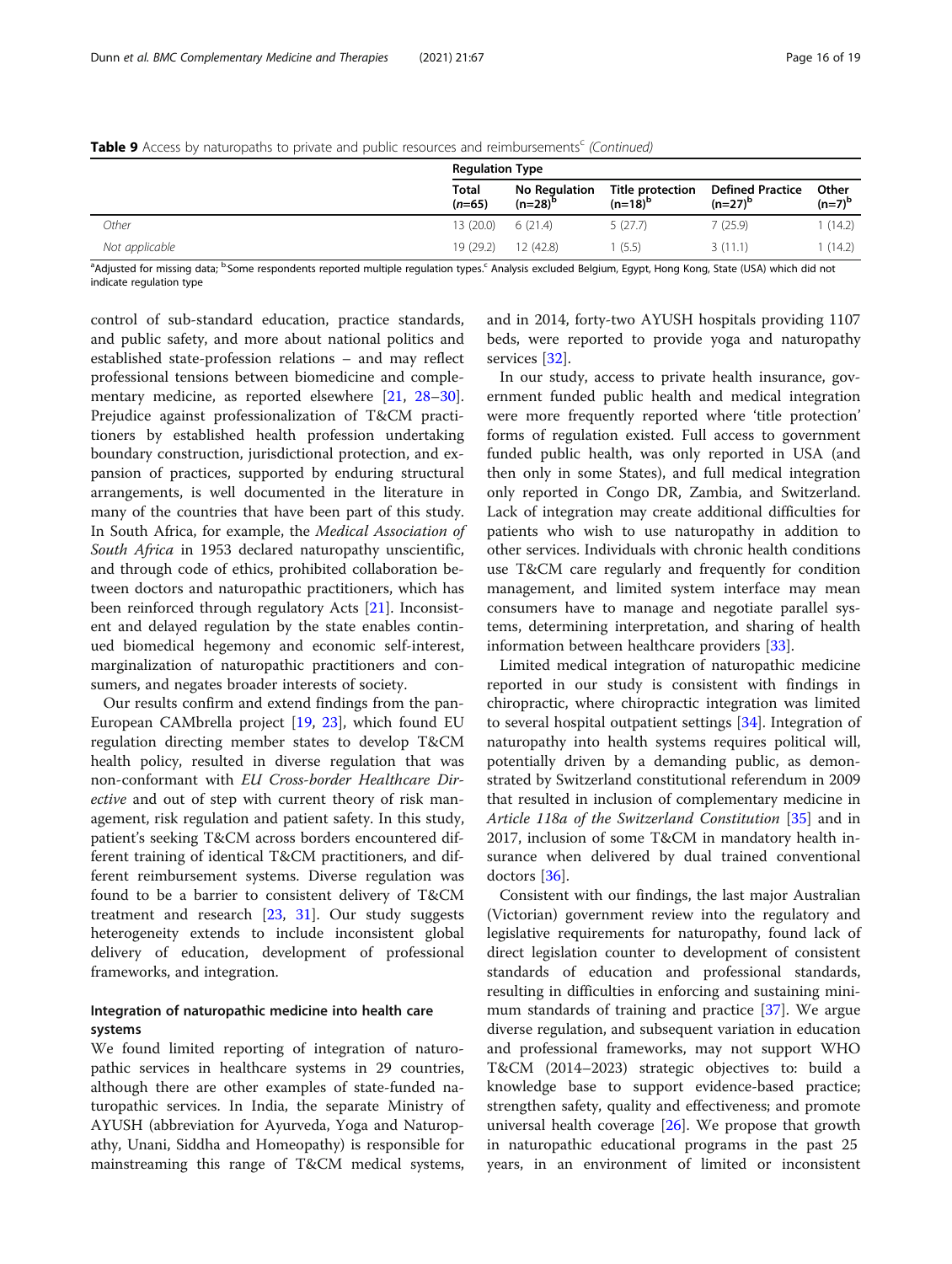regulation, with absence of consistent frameworks and minimal WHO training guidelines, has fostered differences in global naturopathic education and hindered professional formation. Moreover, we propose that although naturopathic practice is impacted by varying regulatory dynamics and structural and cultural differences, consistency in education frameworks operationalized within and between countries, will assist professional formation, integration, practitioner transportability and user access.

## Education and practice standards

#### Primary contact care demands higher education training

In our study, global naturopathic training varied between two to four years in length, with a presence primarily in the higher education sector, although vocational qualifications were reported by educational institutions from Belgium, Czech Republic, France, Italy, Nepal, Slovenia, Uruguay, and Venezuela. Almost two-thirds of educational institutions, mostly private, reported delivery of bachelor's or postgraduate qualifications via a national qualifications' framework with almost half delivering four-year programs. A previous study by McCabe found that the degree-level of training is the minimum preparation required for independent, primary contact practice in naturopathy, which requires a culture of enquiry, interaction with other health professionals, and understanding of practice limitations [\[12\]](#page-18-0). This is consistent with other T&CM professions providing primary-pointof-care practice such as chiropractic [\[20\]](#page-18-0), and primary care nurse practitioners in private practice [\[38](#page-18-0)]. On this basis the WHO naturopathic training guidelines should be considered only the minimum requirement for entrylevel technician roles [[1\]](#page-18-0).

## Voluntary organizations lack legal mandate, have potentially inadequate regulatory frameworks, and conflicting interests

Educational institutions in our study were reported to have significant influence on faculty characteristics and programs, with accreditation bodies influential where there was regulation, and government departments and professional associations where programs were delivered on a national qualifications' framework. Where naturopathic education was delivered outside these parameters, professional associations provided limited oversight based on organizational standards. However, voluntary professional associations may not be equipped for this role, and studies in Australia and the United Kingdom have shown them to be insufficient in this role as it relates to naturopathy [[37,](#page-18-0) [39](#page-18-0)]. Attempts to complement professional associations with voluntary registers has also been largely ineffective [[40,](#page-18-0) [41\]](#page-18-0).

In our study, presence of unified national representation of the naturopathic profession was not ubiquitous, and multiple competing national and mixed associations – with differing views on standards and professional priorities – were a reported obstacle to advancement of naturopathic education and the naturopathic profession. Professional unity (or lack thereof) was perceived to impact regulation in some unregulated jurisdictions. This finding supports previous qualitative examination of Australian naturopaths where factional agendas and conflicts within competing associations was found to delay registration, higher education standards, as well as other professional development activities [\[42\]](#page-18-0). Intraprofessional conflict has been a previously reported barrier to professionalization in Portugal, where lack of cohesion and infighting between T&CM groups delayed regulation of naturopathy and other disciplines by 10 years [\[19](#page-18-0)] and in Ontario, where only those T&CM groups with good internal communication, organizational infrastructures, and fit with the healthcare system, achieved regulation [\[43\]](#page-18-0).

## Development of global education standards and accreditation agencies a priority

In our study naturopathic programs were primarily based on local education standards. We found limited evidence, other than CNME accredited programs in North America, of consistent education frameworks and attempts for harmonization of programs across countries. This is in stark contrast to other T&CM professions such as chiropractic which has harmonized education frameworks across world regions [[44\]](#page-18-0). Chiropractic established an international umbrella council, Council on Chiropractic International (CCE-International) with representatives from four regional Councils on Chiropractic Education (CCE) [Australasia, Canada, Europe and USA] all contributing to development of the Accreditation Standards for the CCE-International [\[44](#page-18-0)]. CCE-International is the body recognized by WHO as the source for evaluation of chiropractic education, and guides education development globally with accreditation of educational programs undertaken by four regional accreditation bodies [\[44](#page-18-0)].

The naturopathic profession has not developed an equivalent body, but the development of the World Naturopathic Federation may provide an avenue for organizations such as WHO, to provide a basis for development of global standards potentially for different forms of practice. Existing regional standards and competencies for the spectrum of regulated naturopathic disciplines - naturopathic doctor, naturopath and naturopath technician [[9\]](#page-18-0), could form the basis of international standards and competencies, indirectly supporting national regulation and naturopathic integration into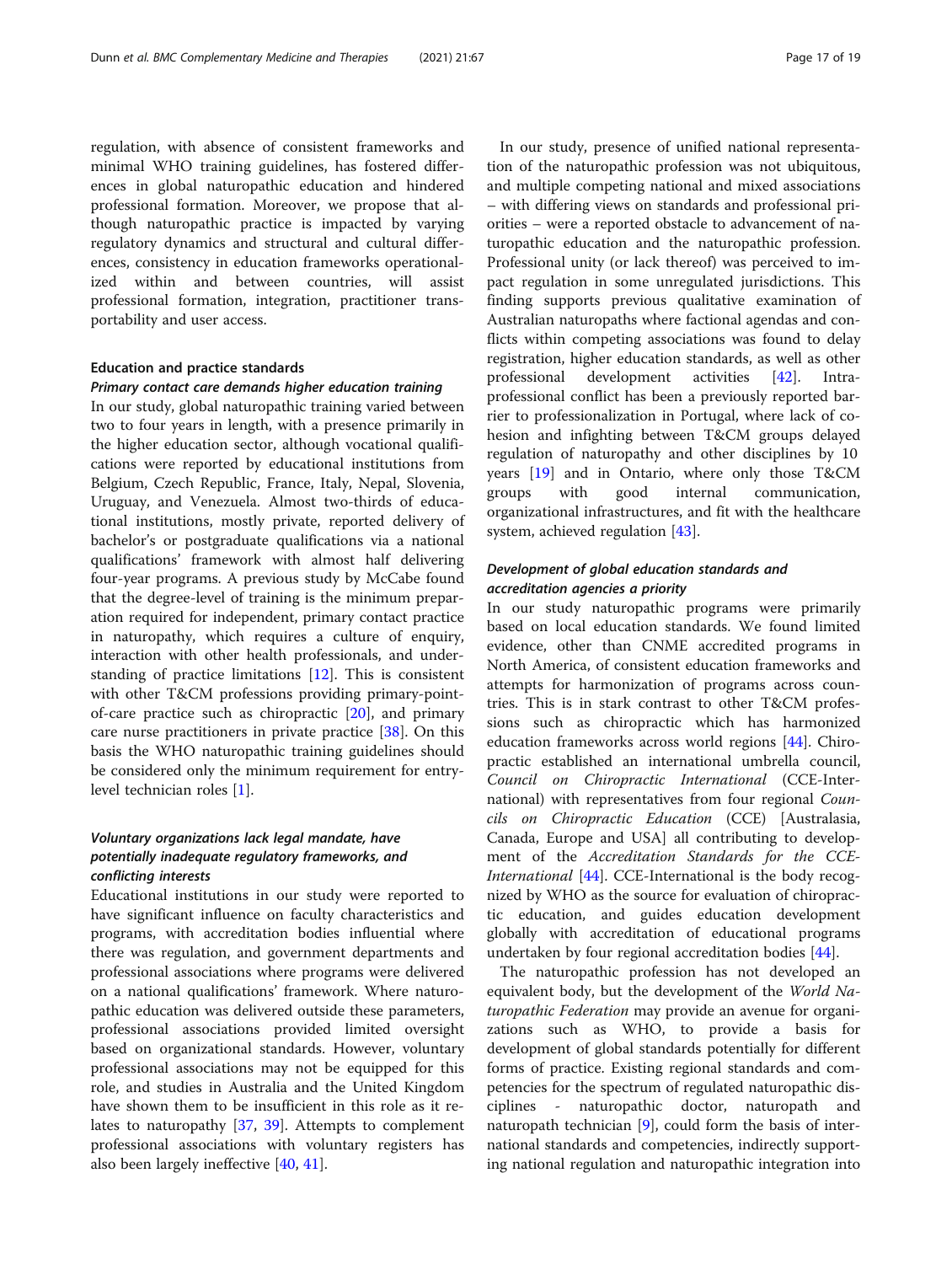<span id="page-17-0"></span>health systems. Our study indicated that much of this work is quite advanced at a national level in Australia, Brazil, Canada, Switzerland, and the United States, which could provide a basis for development of global naturopathic standards and competencies for alignment by world regions.

## Limitations

Findings from this study should be viewed within the context of its limitations. Due to the nature of the survey, and overlapping regulatory groups, analysis is largely descriptive. As the survey was limited to the English language there may have been some cultural or linguistic differences in interpretation, reporting and participation. Additionally, not every country was represented as educational institution participation was limited to 16 of 25 countries, professional associations to 25 of 44 countries, and regulatory boards to 5 of 7 countries. Some countries were not represented by both educational institutions and professional associations, limiting ability to examine education frameworks and accountability mechanisms relative to professional frameworks. The extended timeframe of this survey and the evolving nature of jurisdiction may mean data collected early may not be directly comparable with data collected near the end of the project. This study was also limited to organizations self-reporting and did not examine policy, nor organizational documents for concordance between what was described and praxis, all of which may warrant further more detailed examination. Nevertheless, the results of this study form the most comprehensive global examination of the education, regulatory landscape of naturopathic practice to date, and as such offer valuable insights to the naturopathic profession, policy-makers, and other key professional stakeholder groups.

## Conclusion

Education and regulation of the naturopathic profession has significant heterogeneity, even in the face of global calls for consistent regulation that recognizes naturopathy as a medical system. Standards are highest and consistency more apparent in countries with regulatory frameworks. Consistent regulation, formalized education frameworks and practice standards, could potentially support increased professional formation, integration of naturopaths into health systems and increased access to naturopathic care by the public.

#### Supplementary Information

The online version contains supplementary material available at [https://doi.](https://doi.org/10.1186/s12906-021-03217-1) [org/10.1186/s12906-021-03217-1.](https://doi.org/10.1186/s12906-021-03217-1)

| Additional file 1.      |  |  |
|-------------------------|--|--|
| $\,$ Additional file 2. |  |  |
| $\,$ Additional file 3. |  |  |

#### Abbreviations

CCE: Councils on Chiropractic Education; CCE-International: Council on Chiropractic International; CNME: Council on Naturopathic Medical Education; ISO: International Standards Organization; NPLEX: Naturopathic Profession Licensing Examination; T&CM: Traditional and Complementary Medicine; UNI: Ente Nazionale Italiano di Unificazione; WHO: World Health Organization; WNF: World Naturopathic Federation

#### Acknowledgements

The authors thank the participants of this study and global naturopathic community for support of this initiative. We would like to thank Dominick Léaud-Zachoval and Sandra Geslin (France) for assistance in development of global lists of naturopathic organizations, Niloofar Tochaie (Spain), Dr. Tabatha Parker (USA), and Dr. Surya Karki (Nepal) for local support provided.

#### Authors' contributions

JD designed study, led survey development, data collection, analysis, paper writing. JW and AS contributed to design of study and provided input at all stages – survey development, data collection, analysis, and manuscript; JA had input into study design and manuscript (early stages); IL, NdG and TH had input into study design, development and testing of survey questionnaire, data collection and manuscript. All authors have read and given approval for manuscript publication.

#### Funding

This study is part of a higher degree by research project undertaken by JD through the Australian Research Centre in Complementary and Integrative Medicine (ARCCIM), University of Technology, Sydney (UTS). JDs PhD study is financially supported by an Australian Government Research Training Program Scholarship and a UTS Research Excellence Scholarship. These funding bodies have had no influence on study design, data collection, analysis, interpretation, or manuscript.

#### Availability of data and materials

Survey instrument attached. The dataset generated during the current study are not publicly available due to potentially identifying information but is available from the corresponding author on reasonable request.

#### Ethics approval and consent to participate

This study received ethics approval from the University of Technology Sydney, Human Research Ethics Committee prior to commencement [ETH16–0327 updated ETH16–0865]. Consent to participate in this electronic survey was implied by participants participation in survey. Participants were emailed a letter of invitation which provided an electronic link to information sheet, read prior to participation. The research information sheet advised participants that where they gave consent to participate, they were invited to commence survey that followed. Participants could withdraw at any stage and only completed surveys were included in data analysis.

#### Consent for publication

Not applicable.

#### Competing interests

The lead authors have no conflict of interest, although JW and AS have affiliations with the Australian Register of Naturopaths and Herbalists (ARONAH) and the World Naturopathic Federation, which are organizations that support regulation and recognition of naturopaths.

#### Author details

<sup>1</sup>University of Technology Sydney, 15 Broadway, Ultimo, NSW 2007, Australia <sup>2</sup> Australian Research Centre in Complementary & Integrative Medicine (ARCC IM), School of Public Health, University of Technology Sydney, 15 Broadway, Ultimo, NSW 2007, Australia. <sup>3</sup>World Naturopathic Federation, 20 Holly St, Suite, Toronto 200, Canada. <sup>4</sup>Canadian College of Naturopathic Medicine, 1255 Sheppard Ave East, Toronto, Ontario, Canada. <sup>5</sup>National Centre for Naturopathic Medicine, Southern Cross University, Military Road, Lismore, NSW 2480, Australia.